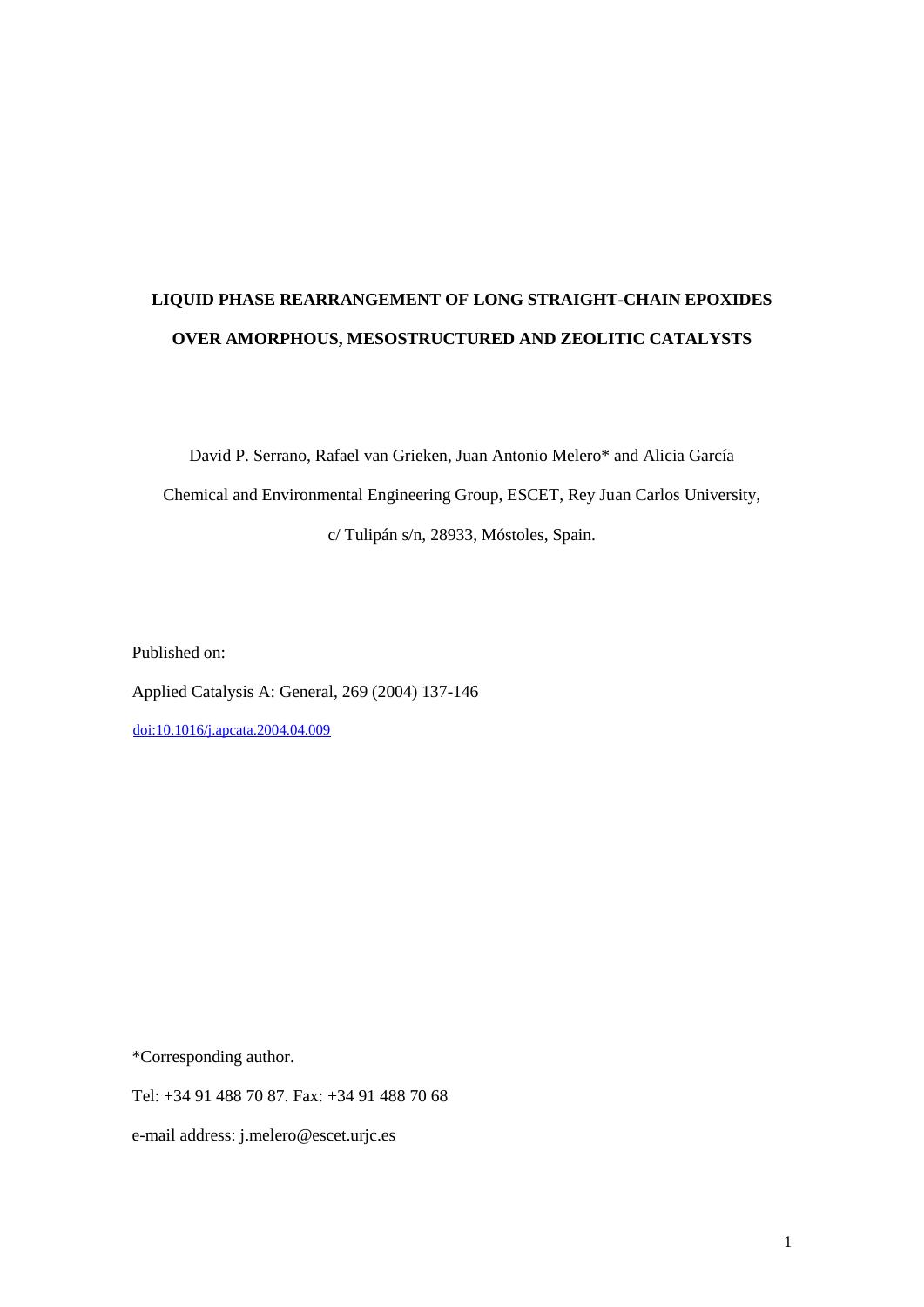# **Abstract**

A variety of materials with different structural features and acid properties, including amorphous, mesostructured and zeolitic catalysts have been tested in the liquid-phase rearrangement of 1,2-epoxyoctane. The structure and acid strength of the catalysts influence strongly on the activity and product selectivity. The main rearrangement products are the aldehyde, allylic alcohols and diol. Acid sites in the amorphous materials show a poor catalytic activity. Al-TS-1 and Al-Ti-beta, zeolites with medium aluminium content, lead to significant activities and selectivities towards both the aldehyde and the octenols in comparison to those obtained with other zeolitic materials tested. Aluminium-containing mesostructured materials present much higher activities than amorphous and zeolitic catalysts. Al-MCM-41 synthesized by a sol-gel method at room temperature yielded selectivities to octaldehyde and octen-1ols of 40.6% and 44.7%, respectively with a high catalyst activity (TOF of ca. 30.5).

**Keywords:** epoxides, rearrangement, mesostructured materials, zeolites, Al-MCM-41.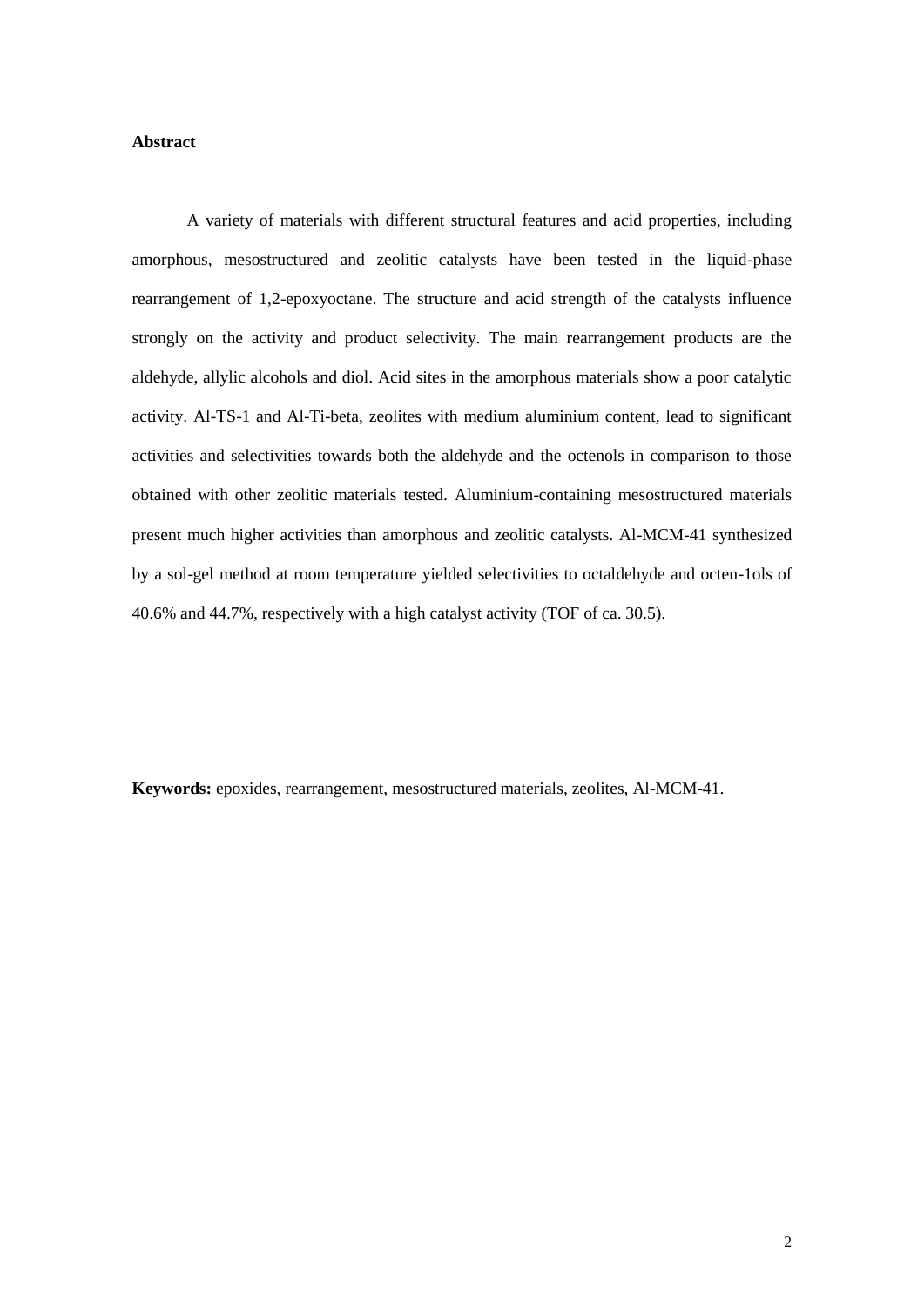## **1. Introduction**

Hydroformilation of terminal alkenes, from his discovery by Roelen in 1938, has been used conventionally as one of the most versatile methods for the functionalization of terminal alkenes into carbonyl compounds. This process is based on the addition of carbon monoxide and hydrogen to the alkene double bond to yield aldehydes that can be subsequently hydrogenated to terminal alcohols or oxidized towards the corresponding carboxylic acids [1, 2]. However, this process has important drawbacks such as the high pressure, the use of high-cost homogeneous catalysts or the purification of the products. Moreover, the recovery of the rhodium-based catalysts is not an easy task. Other possible way for the synthesis of oxygenates from terminal olefinic compounds is the oxidative cleavage of the double bond to produce carbonyl groups. Several methods are available for this target, including the use of stoichiometric reagents such as potassium permanganate and ruthenium tetraoxide, and complex catalytic systems with ozone and hydrogen peroxide [3, 4]. Nevertheless, this alternative involves a loss of the terminal carbon atom that makes inefficient the process from the point of view of atom economy.

Since both methods above mentioned for the preparation of carbonyl compounds show significant drawbacks, the development of an alternative process is an interesting goal. In this way, catalytic rearrangement of epoxides towards aldehydes has been shown as an attractive strategy of synthesis in Fine Chemistry. A number of studies on the catalytic rearrangement of epoxides have been reported, although most of them have dealt with homogeneous acid or base catalysts (e.g.  $BF_3$ ,  $MgBr_2$ ,  $ZnCl_2$ , t-BuOK or lithium dialkylamides), whereas most of the substrates tested were highly reactive epoxides (cyclic-alkane, alkyl-aromatic and tertiary epoxides) [5, 6]. Acid-catalyzed epoxide rearrangement leads, usually to, ketones and aldehydes, whereas the base-catalyzed reaction of such derivatives yields allylic alcohols as main products [7].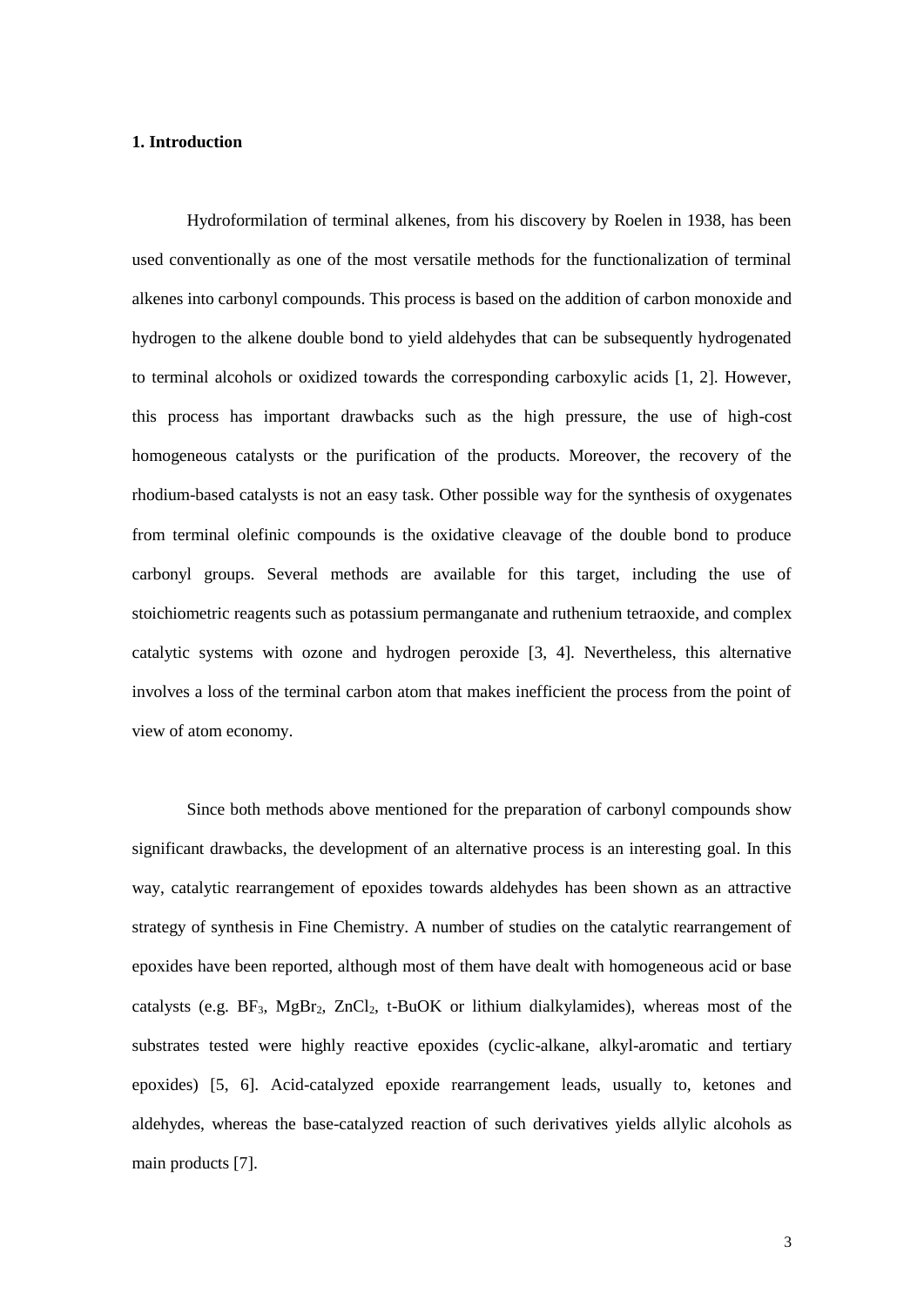The use of homogeneous catalysis presents numerous drawbacks: loss of the catalyst after reaction, corrosivity, toxicity and in most cases generation of contaminated streams. Accordingly, many efforts have been addressed to find out heterogeneous catalysts to overcome these problems. For this reason heterogeneous catalysts such as  $SiO_2$ ,  $Al_2O_3$ ,  $ZrO_2$ ,  $TiO_2$  or physical mixtures of them have been tested for epoxide rearrangement reactions [5]. The use of these conventional catalysts often results in the formation of aldol condensation products and mixtures of ketones and aldehydes as by-products. The voluminous molecules formed by aldol condensation are the first step in the formation of coke thus limiting the lifetime of these catalysts. Consequently, in the last years, zeolitic materials have attracted the attention because of their well defined pore system that may suppress the side reactions mentioned above [8-11].

A number of zeolites, including HZSM-5, H-Beta, Mordenite, Zeolite Y and X, have been tested in the rearrangement of aromatic or cyclic alkane epoxides as well as of epoxides with tertiary carbons linked to the oxirane ring. Thus, high selectivities to aldehydes have been obtained in the isomerization of styrene oxide and derivatives over various acid zeolites [12, 13]. Likewise, some works have been published on the use of zeolites as catalysts in the isomerization of small size aliphatic epoxides, such as propylene oxide and 2-methyl-2,3 epoxybutene, but in addition to the desired aldehyde different by-products were obtained [14, 15]. However, few results have been reported in regards to the rearrangement of long straightchain 1,2-alkane epoxides. It must be pointed out that these kind of epoxides are low reactive substrates, hence the isomerization to the corresponding aldehyde involves stronger reaction conditions (higher temperature, catalyst loading and reaction time) and more active catalysts [16, 17]. An important amount of different monounsaturated terminal alcohols is also obtained using this kind of epoxides as substrate.

Linear aldehydes can be easily oxidised towards the corresponding carboxylic acid. The commercial value of linear carboxylic acids, and particularly of their salts and esters, is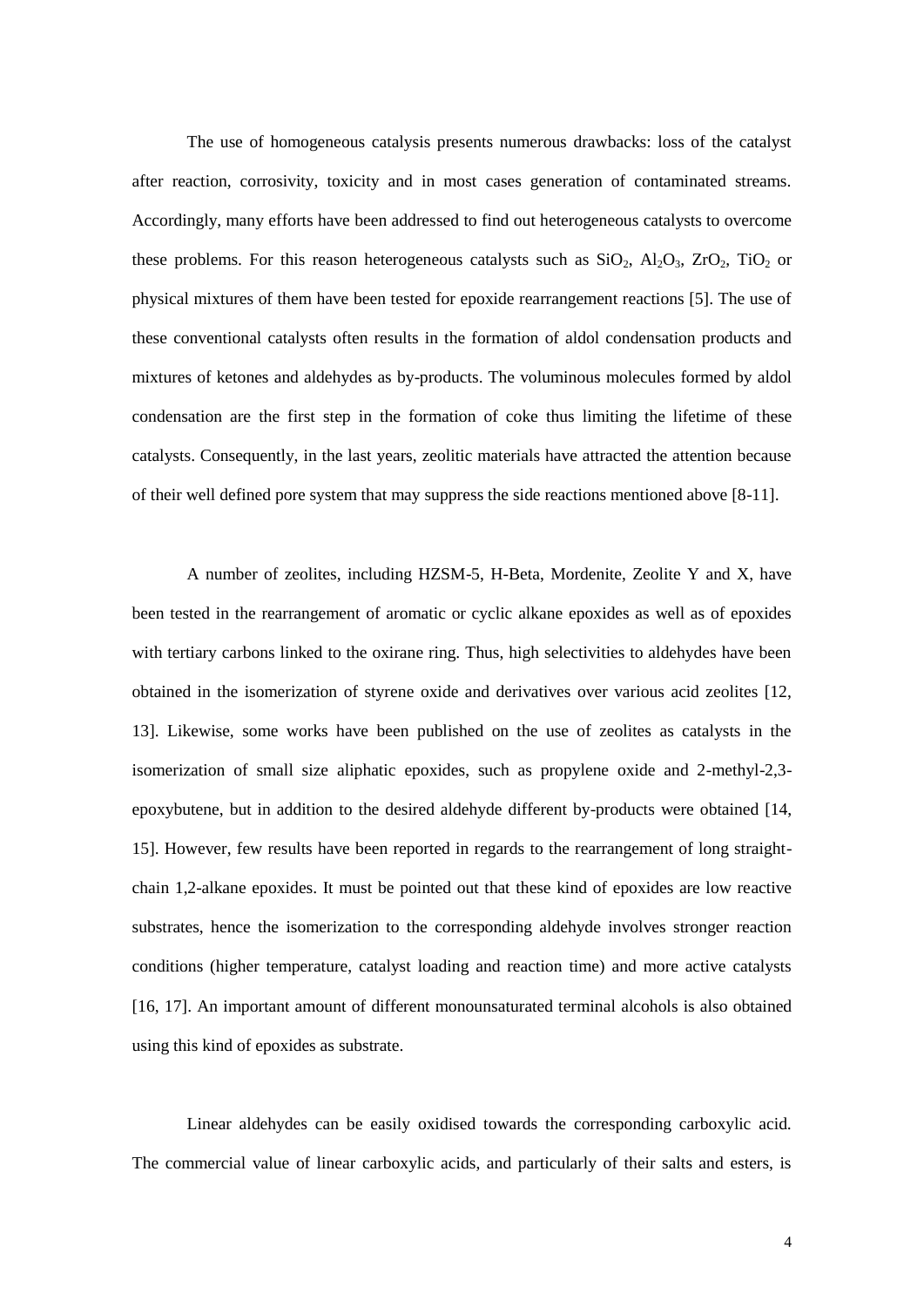mainly based on their synthetic utility. Much of them are used as intermediates for textile chemicals, dyes, drugs, plastics and agricultural chemicals. Both linear aldehydes and monounsaturated terminal alcohols can be also selectively hydrogenated to the corresponding linear alcohols. Industrially, the higher alcohols can be separated into plasticizers  $(C_6-C_{11})$  and fatty alcohols  $(C_{12}-C_{18})$ , used for detergents. Moreover, aliphatic alcohols are used as solvents and diluents for paints, as intermediates in the manufacture of esters and in the preparation of a wide range of organic compounds.

These previous works prompted us to study the catalytic rearrangement of long straightchain epoxides in liquid phase over different acid solid catalysts. The present paper describes the results obtained in the rearrangement of 1,2-epoxyoctane, chosen as a model epoxide, over different acid catalysts. We have checked the activity of several catalysts having a variety of acid properties and structural features, including different zeolites, amorphous and mesostructured materials.

## **2. Experimental**

## *2.1. Catalysts preparation*

## *2.1.1. Amorphous materials*

An amorphous  $SiO_2-TiO_2$  xerogel was prepared through a two-step sol-gel method involving acid-hydrolysis of the precursors and basic gelation [18]. Alumina and alumina-silica were supplied by Merck and Südchemie, respectively.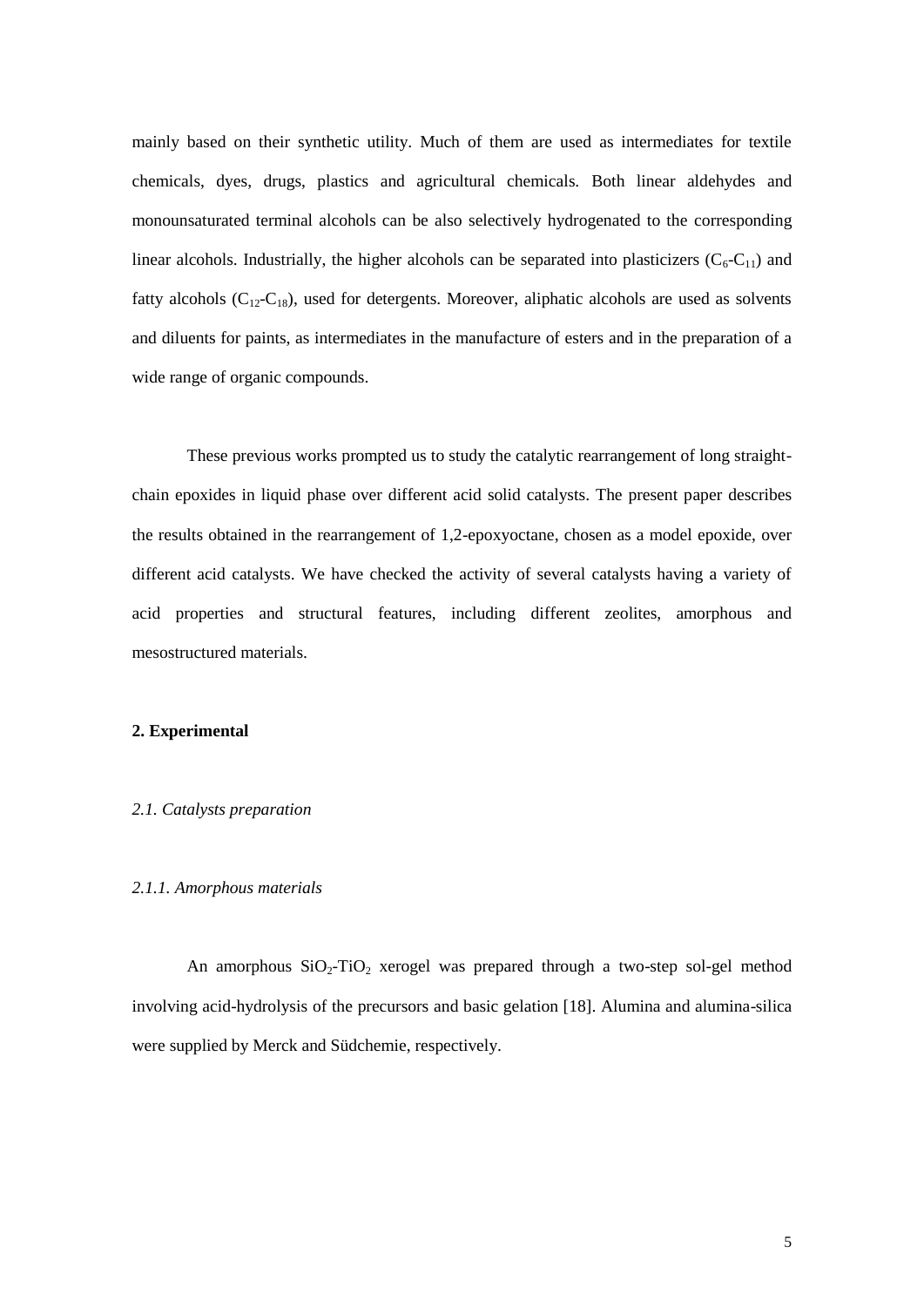## *2.1.2. Zeolitic materials*

TS-1 zeolite was synthesized by hydrothermal crystallization of wetness impregnated  $SiO<sub>2</sub>-TiO<sub>2</sub>$  amorphous xerogels [18]. ZSM-5 zeolite was prepared by a conventional method from ethanol-containing gels [19]. Al-TS-1 and Al-Ti-beta zeolites were prepared by hydrothermal crystallization of wetness impregnated  $SiO_2$ -TiO<sub>2</sub>-Al<sub>2</sub>O<sub>3</sub> xerogels [20, 21]. Albeta zeolite, free of titanium, was prepared by hydrothermal synthesis in fluoride medium [22]. Two additional zinc-containing zeolites, CIT-6 and VPI-8 with BEA and VPI framework topology, respectively, were synthesized under hydrothermal treatment of clear hydrogels containing tetraethylammonium (TEA<sup>+</sup>),  $Li^+$  and  $Zn^{2+}$  cations [23]. Ultra-stable Y zeolite (USY) and mordenite were supplied by Grace and Zeolyst, respectively.

### *2.1.3. Mesostructured materials*

Al-MCM-41 (SG) was synthesized by a sol-gel procedure at room temperature using aluminium isopropoxide as aluminium source [24]. Additionally, a different Al-MCM-41 material, denoted as Al-MCM-41 (HT), was synthesized by a conventional hydrothermal treatment in basic medium [25]. Al-SBA-15 was prepared by a sol-gel procedure using Pluronic 123 triblock copolymer  $(EO_{20} - PO_{70} - EO_{20}$ ; Aldrich) as polymeric template and aluminium isopropoxide as aluminium source [26].

### *2.2. Catalysts Characterization*

All the catalytic samples were characterized by different techniques. Crystallinity of zeolitic samples and mesoscopic ordering of mesostructured materials were checked through X-Ray diffraction (XRD) patterns acquired with a Philips X´PERT MPD diffractometer using Cu  $K_{\alpha}$  radiation. Typically, the data were collected from 5 to 50 $^{\circ}$  (2 $\theta$ ) for zeolitic samples and from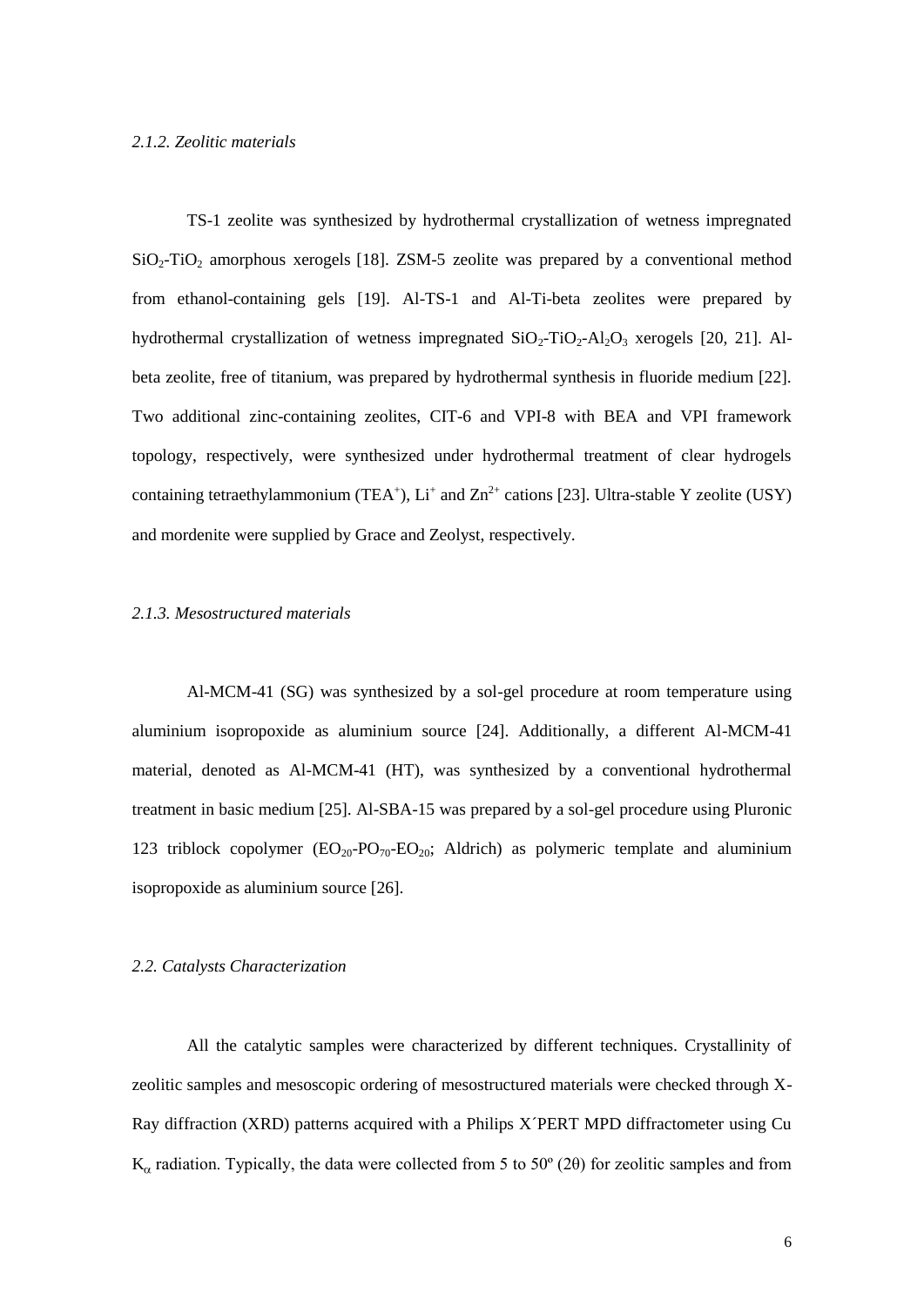0.6 to 4º (2θ) for mesostructured materials with a resolution of 0.02º. Chemical analyses of the samples were performed by induced coupled plasma-atomic emission spectroscopy (ICP-AES) with a Varian VISTA-AX apparatus.

Nitrogen adsorption-desorption isotherms at 77 K of the calcined catalysts were obtained using a Micromeritics ASAP 2010 porosimeter. Previously, the samples were outgassed under vacuum at 200 ºC for 5 h. The surface areas were determined according to the BET equation. Pore size distribution was obtained applying the BJH method to the adsorption branch of the isotherm. Cylindrical pore geometry was assumed for the calculations and the Jura-Harkins equation was used to determine the thickness of the adsorbed layer. The total pore volume was determined from the N<sub>2</sub> adsorption at  $p/p_0=0.99$ . Micropore volume and external surface area of the catalysts were determined using the t-plot method. Morphology and size of the catalyst particles were obtained by scanning electron microscopy (SEM) with a JEOL JSM 6400 microscope.

The coordination of the aluminum atoms in the catalysts was checked by  $27$ Al-MAS-NMR spectra of the calcined samples. The spectra were recorded at 104.26 MHz in a VARIAN Infinity 400 spectrometer at spinning frequency of 4 KHz and intervals ranging from 5 to 30 s between successive accumulations were selected according to the structural nature of the sample. The external standard reference was  $[A](H_2O)_6^{3}$  and all measurements were carried out at room temperature.

The acid properties of the catalysts were determined by ammonia temperature programmed desorption (TPD) in a Micromeritics 2910 (TPD/TPR) equipment. Previously, the samples were outgassed under an helium flow (50 Nml min<sup>-1</sup>) with a heating rate of 15 °C min<sup>-1</sup> up to 560  $^{\circ}$ C and kept at this temperature for 30 min. After cooling to 180  $^{\circ}$ C, an ammonia flow of 35 Nml min-1 was passed through the sample for 30 min. The physisorbed ammonia was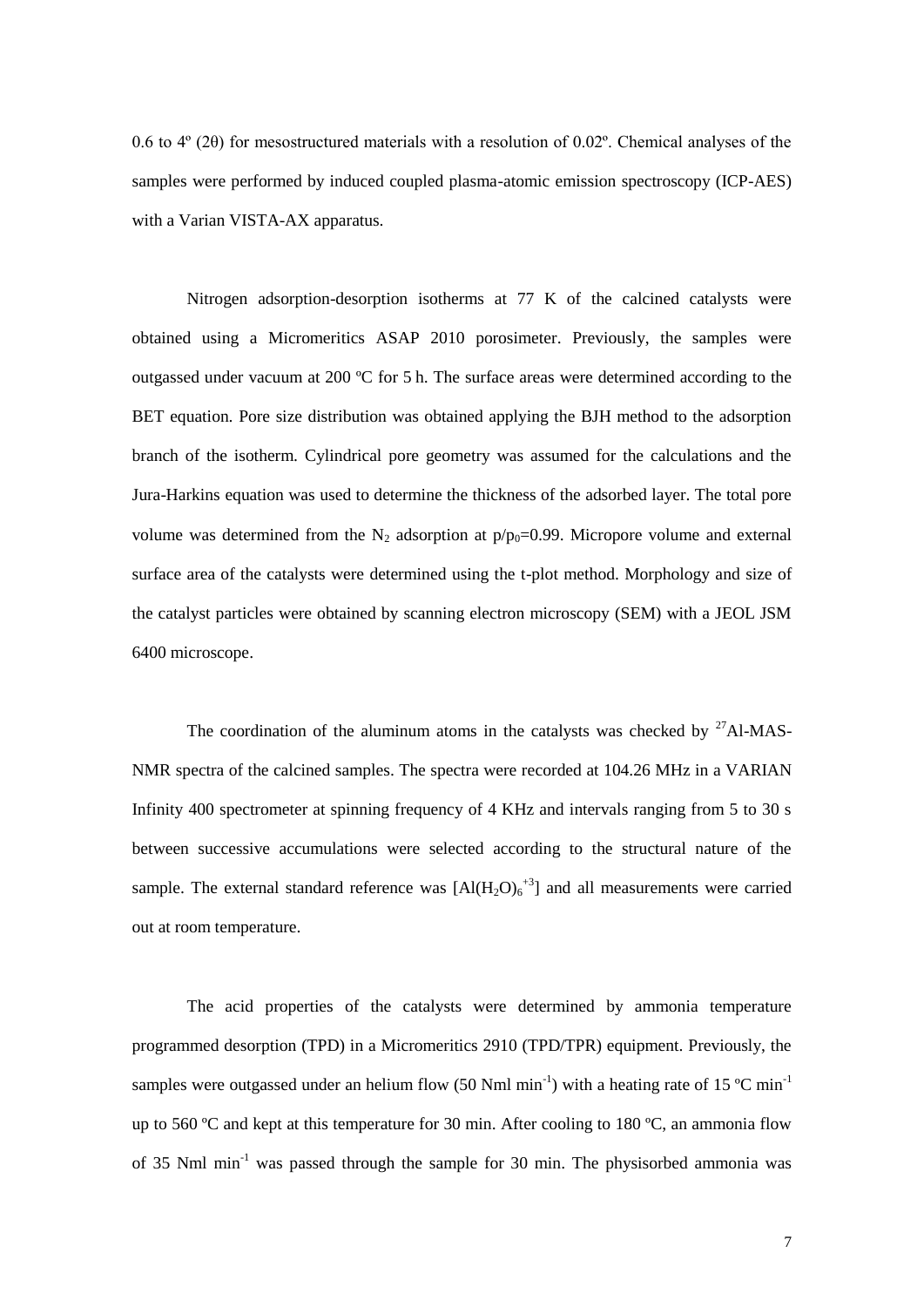removed by flowing helium at 180 ºC for 90 min. The chemically adsorbed ammonia was determined by increasing the temperature up to 550 °C with a heating rate of 15 °C min<sup>-1</sup>, this temperature being kept for 30 min. The ammonia concentration in the effluent helium stream was measured through a thermal conductivity detector (TCD).

## *2.3. Catalytic experiments*

The catalytic experiments were carried out in a 0.1 L stirred batch autoclave equipped with a temperature controller and a pressure gauge at 120ºC for different reaction times under stirring (550 rpm) and autogenous pressure. This experimental set-up is also provided with a device to feed the epoxide into the teflon-lined reactor once the reaction temperature is reached. The solvent and the catalyst are initially placed in the teflon-lined reactor. The zero time of the reaction is considered when the temperature reaches the set-point value and the epoxide is loaded into the reactor. The composition of the reaction mixture was as follows: 1 g of 1,2 epoxyoctane, 20 g of toluene (water content less than 0.03 wt. %) and 40 or 200 mg of catalyst depending on its activity. Toluene was stored with A zeolite to minimize its water content. The catalyst, prior reaction, was dried overnight at 140 ºC.

The reaction products were analyzed with a GC (VARIAN 3800) equipped with a capillary column (HP-FFAP) with dimensions  $60 \times 0.32$  mm, using a flame ionization detector (FID). Identification of the different reaction products was also performed by mass spectrometry (VARIAN SATURN 2000) using standard compounds.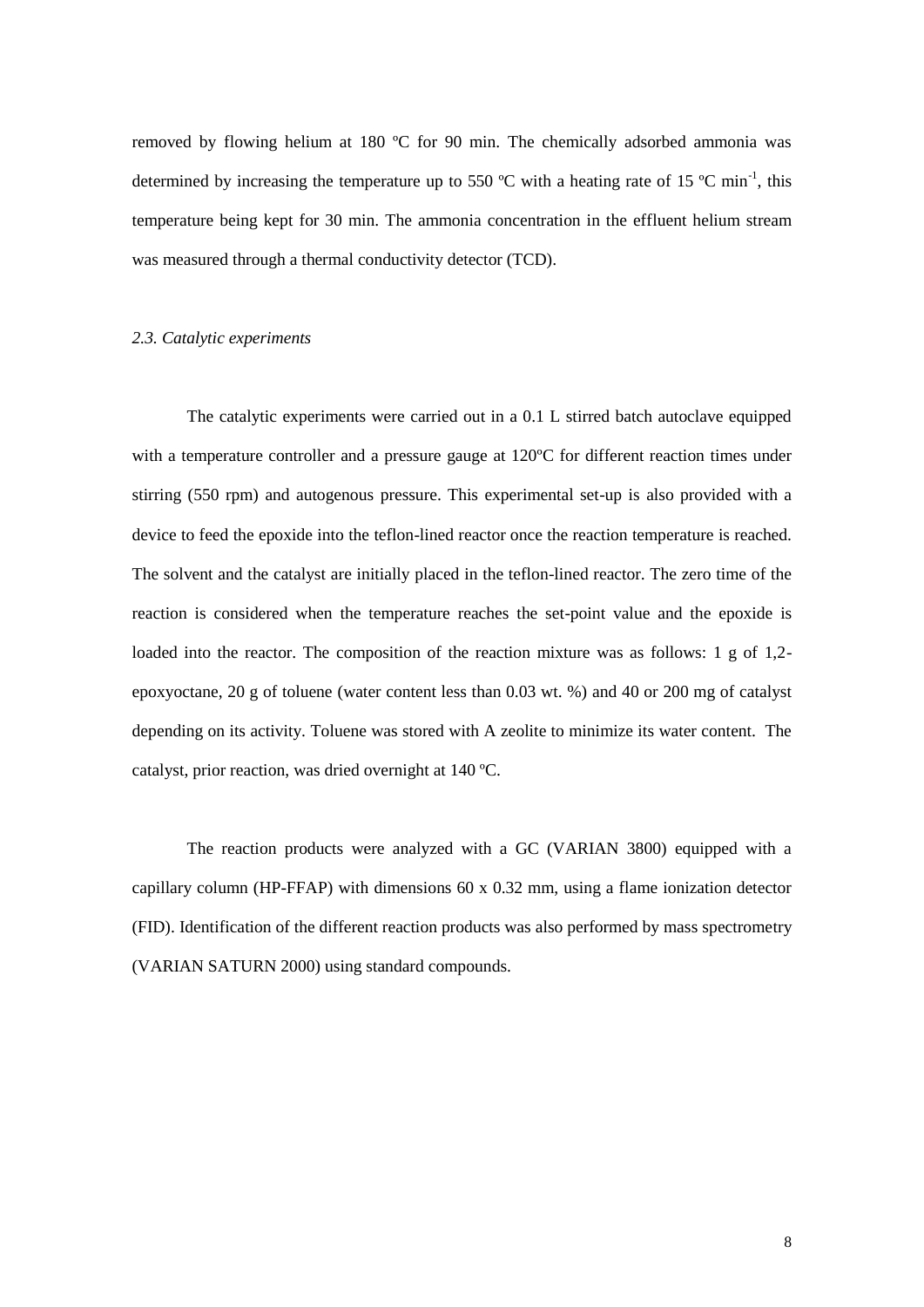# **3. Results and discussion**

## *3.1 Catalysts properties*

The main physicochemical and textural properties of the catalysts used in this work are summarized in Tables 1, 2 and 3 for the amorphous, zeolitic and mesostructured materials, respectively. The  $SiO_2$ -TiO<sub>2</sub> xerogel synthesised through a two-step sol-gel method [18] is an amorphous material with high surface area characterised for possessing weak Lewis acid sites, not detected in the NH<sub>3</sub> TPD measurements. It shows a mesopore size distribution centered at 50 Å.  $Al_2O_3$  and  $SiO_2-Al_2O_3$  samples are amorphous solid oxides with stronger Lewis acidity, although lower surface area compared to the  $SiO_2$ -TiO<sub>2</sub> xerogel.

| Catalyst        | <b>Molar</b><br>Ratio    | Pore<br><b>Diameter</b><br>$\rm(\AA)$ | <b>Surface</b><br>Area<br>$(m^2 g^{-1})$ | Pore<br><b>Volume</b><br>$(cm3 g-1)a$ | <b>Acidity</b><br>$\pmod{g^{-1}}^b$ | T max<br>$({}^oC)^b$ |
|-----------------|--------------------------|---------------------------------------|------------------------------------------|---------------------------------------|-------------------------------------|----------------------|
| $SiO2-TiO2$     | Si/Ti: 52                | 50                                    | 550                                      | 0.60                                  | 0.00                                |                      |
| $Al_2O_3$       | $\overline{\phantom{0}}$ | 48                                    | 133                                      | 0.25                                  | 0.45                                | 260                  |
| $SiO_2-Al_2O_3$ | Si/Al: 15                | $22 - 120$                            | 261                                      | 0.97                                  | 0.19                                | 284                  |

**Table 1.** Physicochemical properties of the amorphous catalysts.

<sup>a</sup>Measured at  $P/P_0 = 0.99$ .

<sup>b</sup>Acid capacity and maximum desorption temperature in TPD measurements

Considering their pore diameters the microporous materials tested can be classified in medium and large pore size zeolites (Table 2). TS-1, ZSM-5 and Al-TS-1 are medium pore size zeolites with a pore diameter around  $5.5 \text{ Å}$  and a three-dimensional pore structure (MFI topology). Al-Ti-Beta and Al-Beta zeolites are large pore size zeolites with a three-dimensional BEA structure which possesses tortuous 12-membered ring channels along c-direction, having a cross section of 5.6 x 6.5 Å. These channels intersect with a set of straight 12-membered ring channels along a- an b- directions, having elliptical cross sections of 5.7 x 7.5 Å. Mordenite and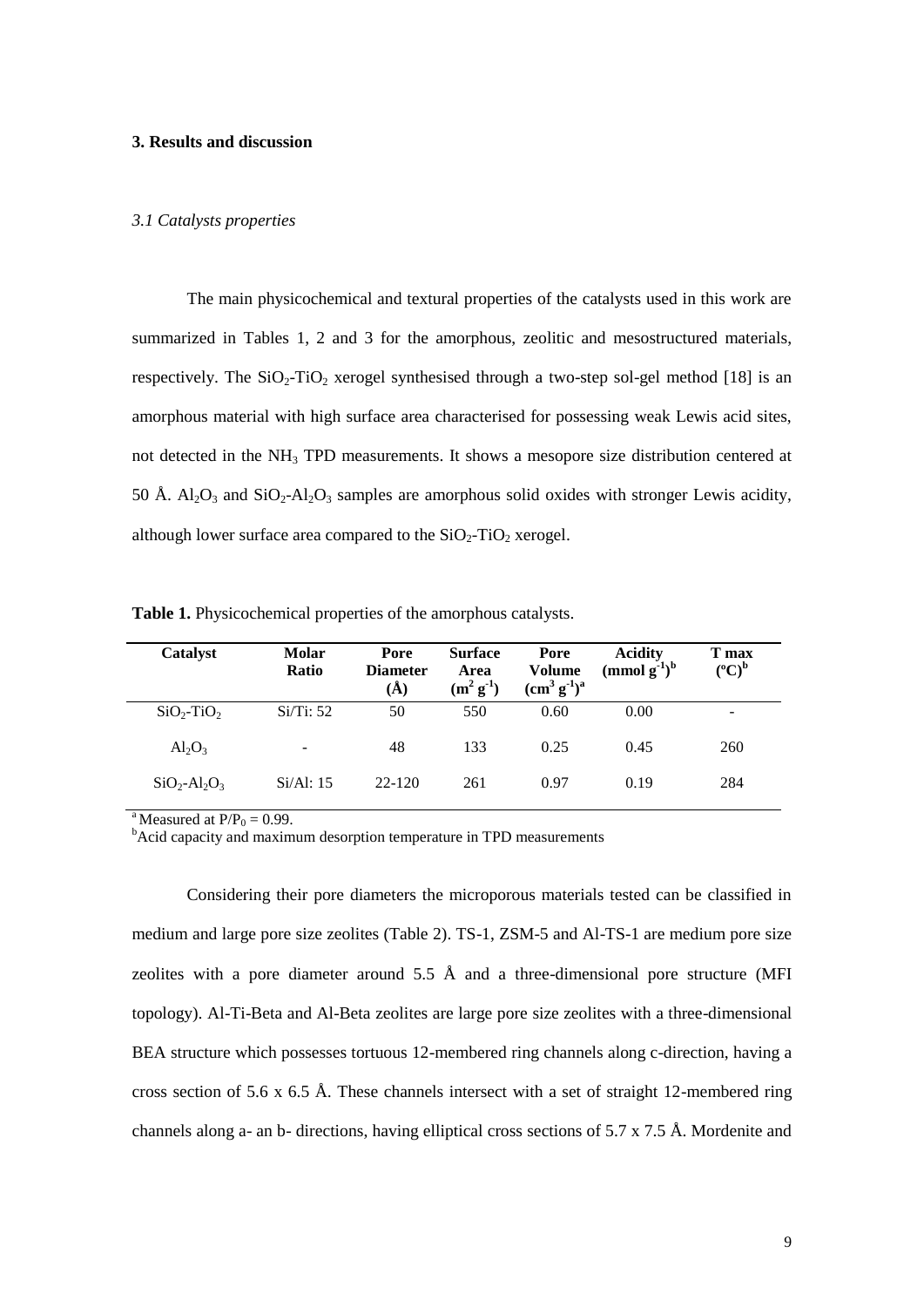ultra-stable Y zeolite (USY) are microporous materials with a large pore size characterized by possessing a higher aluminium content compared to the other zeolitic materials. Mordenite presents a one-dimensional pore system with a pore diameter of 6.5 x 7.0 Å, whereas USY zeolite possesses a three-dimensional large pore system  $(7.4 \text{ Å})$  with supercages of 12 Å. CIT-6 and VPI-8 are both large pore crystalline zincosilicates, but with a different framework topology. CIT-6 presents BEA structure whereas VPI-8 is characterized by a one-dimensional pore system with a pore diameter of 5.9 Å. These two materials have been selected as catalyst in this work due to high activities and selectivities obtained in epoxide rearrangement processes with zinc chloride as homogeneous catalyst.

| Catalyst                      | <b>Molar</b><br>Ratio   | Pore<br><b>Diameter</b><br>$\rm(\AA)$ | Dc<br>$(\mu m)^a$ | Area<br>$(m^2 g^{\text{-}1})$ | <b>Surface Micropore</b><br><b>Volume</b><br>$(cm3 g-1)b$ | <b>Acidity</b><br>(mmol $g^{-1}$ ) <sup>c</sup> | T max<br>$(^{\circ}C)^{\circ}$ |  |  |
|-------------------------------|-------------------------|---------------------------------------|-------------------|-------------------------------|-----------------------------------------------------------|-------------------------------------------------|--------------------------------|--|--|
| <b>Medium pore size</b>       |                         |                                       |                   |                               |                                                           |                                                 |                                |  |  |
| $TS-1$                        | Si/Ti: 40               | 5.4 x 5.4<br>5.1 x 5.7                | $0.5 - 0.7$       | 525                           | 0.18                                                      | 0.00                                            |                                |  |  |
| $ZSM-5$                       | Si/Al: 30               | 5.4 x 5.4<br>5.1 x 5.7                | $5.0 - 7.0$       | 495                           | 0.17                                                      | 0.43                                            | 358                            |  |  |
| $AI-TS-1$                     | Si/Al: 122<br>Si/Ti: 83 | 5.4 x 5.4<br>5.1 x 5.7                | $0.3 - 0.4$       | 490                           | 0.19                                                      | 0.17                                            | 331                            |  |  |
| Large pore size               |                         |                                       |                   |                               |                                                           |                                                 |                                |  |  |
| Al-Ti-Beta                    | Si/Al: 41<br>Si/Ti: 57  | $5.6 \times 6.5$<br>5.7 x 7.5         | $0.2 - 0.3$       | 552                           | 0.23                                                      | 0.47                                            | 319                            |  |  |
| Al-Beta                       | Si/Al: 57               | $5.6 \times 6.5$<br>5.7 x 7.5         | $1.0 - 1.2$       | 567                           | 0.26                                                      | 0.20                                            | 285                            |  |  |
| Mordenite                     | Si/Al: 11               | $6.5 \times 7.0$                      | $0.1 - 0.5$       | 535                           | 0.23                                                      | 0.56                                            | 408                            |  |  |
| <b>USY</b>                    | Si/Al: 3.5              | 7.4                                   | $0.7 - 1.0$       | 436                           | 0.19                                                      | 0.37                                            | 277                            |  |  |
| <b>Zn-containing zeolites</b> |                         |                                       |                   |                               |                                                           |                                                 |                                |  |  |
| $CIT-6$                       | Si/Zn: 16               | $5.6 \times 6.5$<br>5.7 x 7.5         | $0.8 - 1.1$       | 495                           | 0.22                                                      | 0.11                                            | 247                            |  |  |
| VPI-8                         | Si/Zn: 24               | $5.9 \times 5.9$                      | $1.0 - 1.4$       | 450                           | 0.19                                                      | 0.03                                            | 231                            |  |  |

**Table 2.** Physicochemical properties of the zeolitic catalysts

<sup>a</sup>Mean crystal size.

 $b$  Measured at P/P<sub>0</sub> = 0.99.

cAcid capacity and maximum desorption temperature in TPD measurements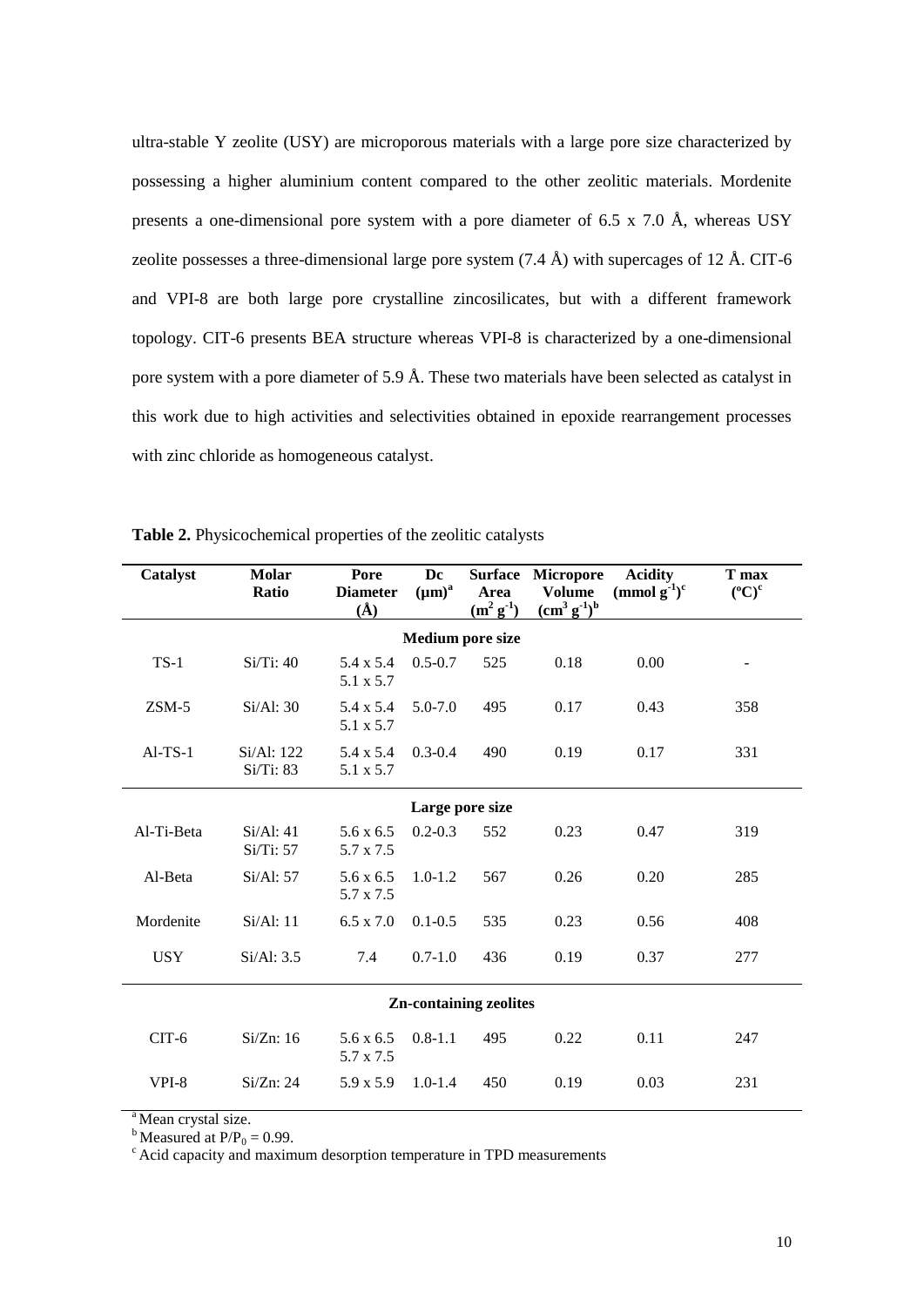From the  $NH<sub>3</sub>$  TPD results shown in Table 2, it can be seen that the acid strength in zeolites depend not only on the aluminium content but also on the catalysts topology. Mordenite present the highest strength of acid sites with a peak maxima of ammonia desorption placed at 408 °C. ZSM-5, Al-TS-1 and Al-Ti-beta exhibit sites of intermediate acid strength ( $T_{max} = 358$ , 331 and 319 ºC, respectively) compared to those of mordenite zeolite and the rest of catalysts. The aluminium-containing zeolitic materials were analyzed by  $27$ Al-MAS NMR in order to bear out the degree of aluminium incorporated into the zeolitic framework. All the samples show a distinct peak at 52 ppm corresponding to tetrahedral aluminium and a fairly small one placed at ~0 ppm assigned to the presence of low amounts of extraframework aluminium species with octahedral coordination. Zn-containing zeolites show acid sites with the lowest strength as concluded by the maximum desorption temperature in  $NH<sub>3</sub>$  TPD experiments of ca. 240 °C.

Al-MCM-41 (SG) and Al-MCM-41 (HT) are ordered mesoporous materials synthesized by two different methods, a sol-gel method at room temperature and a hydrothermal method in basic conditions, respectively. Although both samples have similar chemical composition with pore sizes above 2.0 nm, some significant differences are observed in their acid and textural properties.

| Catalyst         | Molar<br><b>Ratio</b> | Pore<br><b>Diameter</b><br>$\AA$ | <b>Surface</b><br>Area<br>$(m^2 g^{\text{-}1})$ | Pore<br>Volume<br>$(cm3 g-1)a$ | <b>Acidity</b><br>$\pmod{g^{-1}}^b$ | T max<br>$({}^{\circ}C)^{b}$ |
|------------------|-----------------------|----------------------------------|-------------------------------------------------|--------------------------------|-------------------------------------|------------------------------|
| $AI-SBA-15$      | Si/Al:76              | 50                               | 550                                             | 0.49                           | 0.19                                | 284                          |
| $AI-MCM-41(SG)$  | Si/Al: 39             | 21                               | 1087                                            | 0.68                           | 0.28                                | 275                          |
| $AI-MCM-41$ (HT) | Si/Al: 36             | 23.5                             | 1015                                            | 0.62                           | 0.18                                | 266                          |

**Table 3.** Physicochemical properties of the mesostructured catalysts.

<sup>a</sup>Measured at  $p/p_0 = 0.99$ .

 $b^b$  Acid capacity and maximum desorption temperature in TPD measurements.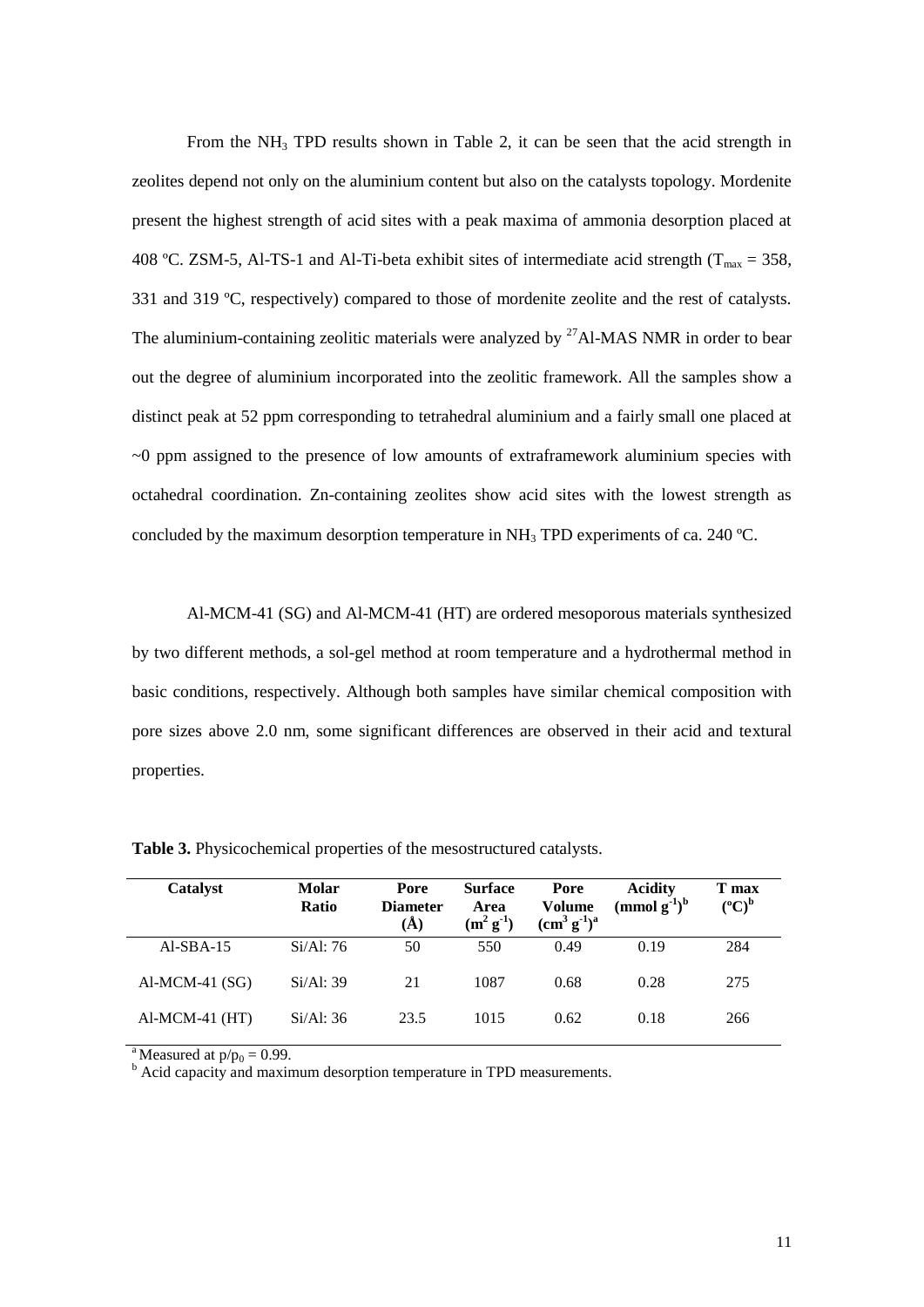Figure 1 shows the nitrogen adsorption-desorption isotherms at 77 K and pore size distributions corresponding to Al-MCM-41 (SG) and Al-MCM-41 (HT) samples. The two isotherms in Figure 1.a are clearly of type IV, which are typical of mesoporous materials. The inflections points observed at relative pressures around 0.2 indicate that capillary condensation in mesopores occurs after the monolayer adsorption on the walls. For relative pressures above 0.5, the isotherms present an almost constant adsorption zone that, in the case of Al-MCM-41 (SG), suffers a significant increase at high relative pressures due to multilayer formation on the external surface of the particles. Significant differences can be appreciated in the pore size distributions of Figure 1.b. The Al-MCM-41 (SG) sample presents a wider pore size distribution and smaller pores with sizes in the micro-mesopore limit as compared to that observed for Al-MCM-41 (HT).

 $^{27}$ Al MAS NMR spectra of both Al-MCM-41 samples after calcination show two clear peaks centred at  $\sim$ 4 ppm and  $\sim$ 50 ppm originated from octahedrally and tetrahedrally coordinated aluminium species, respectively. The relative proportion of octahedral to tetrahedral species is higher in Al-MCM-41 (HT) than in Al-MCM-41 (SG) and in both cases larger than that observed in zeolites. Al-SBA-15 is also a hexagonally ordered mesostructured material but with textural properties significantly different from Al-MCM-41. It exhibits a higher pore size, around 50 Å, a BET surface area appreciably lower, arising from a higher wall thickness, and the presence of complementary micropores located on the silica wall and providing connectivity between the mesostructured channels [27]. All the mesostructured materials possess acid sites with medium acid strength since their temperature maxima for ammonia desorption are placed around 280ºC.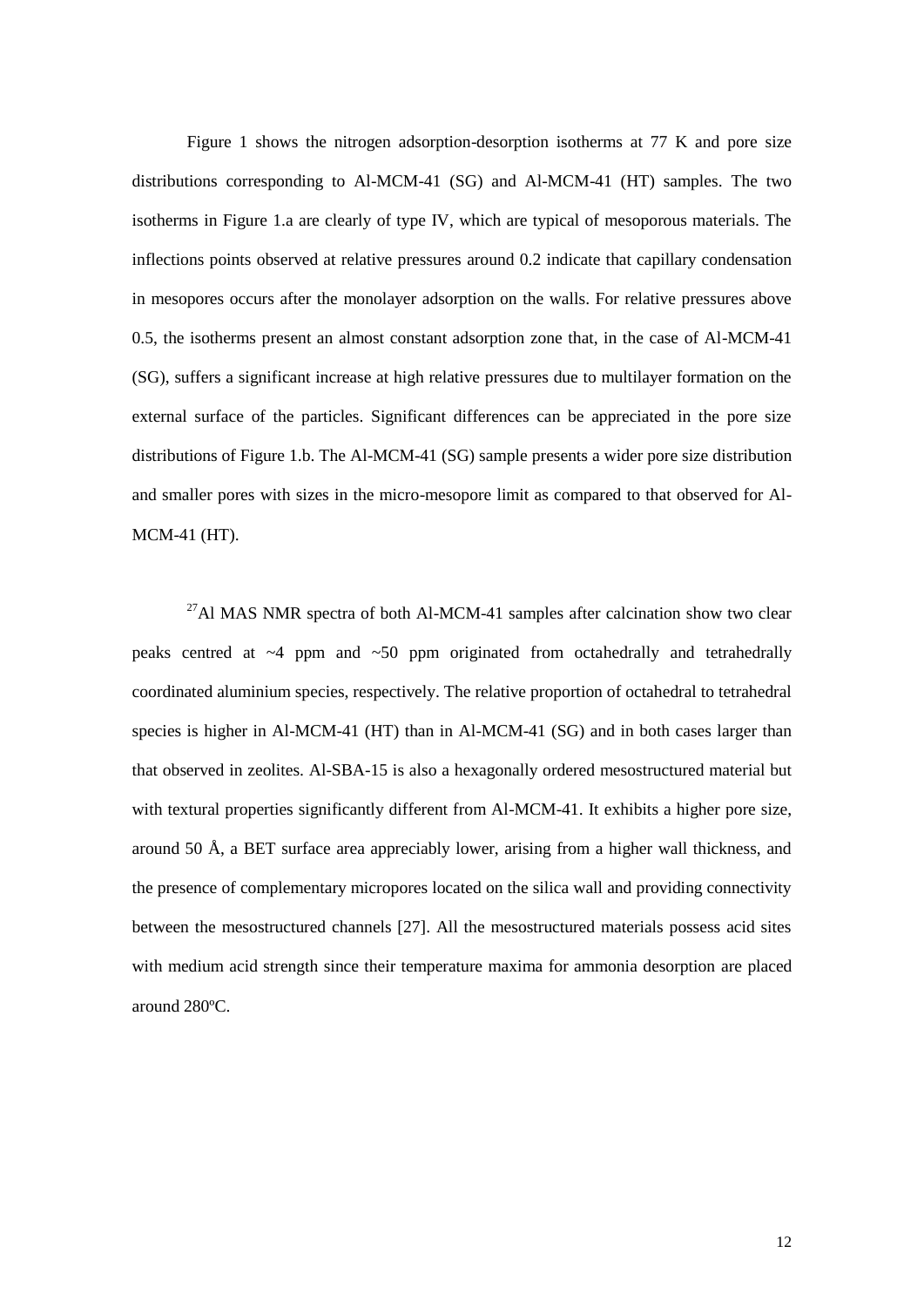

**Figure 1.** N<sub>2</sub> adsorption-desorption on the Al-MCM-41 materials: a) isotherms, b) pore size distributions  $(\forall)$  Al-MCM-41 (SG) (X) Al-MCM-41 (HT).

## *3.2. Catalytic epoxide rearrangement*

The results obtained over the different catalytic systems in the isomerization of 1,2 epoxyoctane in liquid phase are shown in Tables 5, 6 and 7 in terms of activity and product selectivity. Quantitative comparison of the catalysts have been addressed using the turnover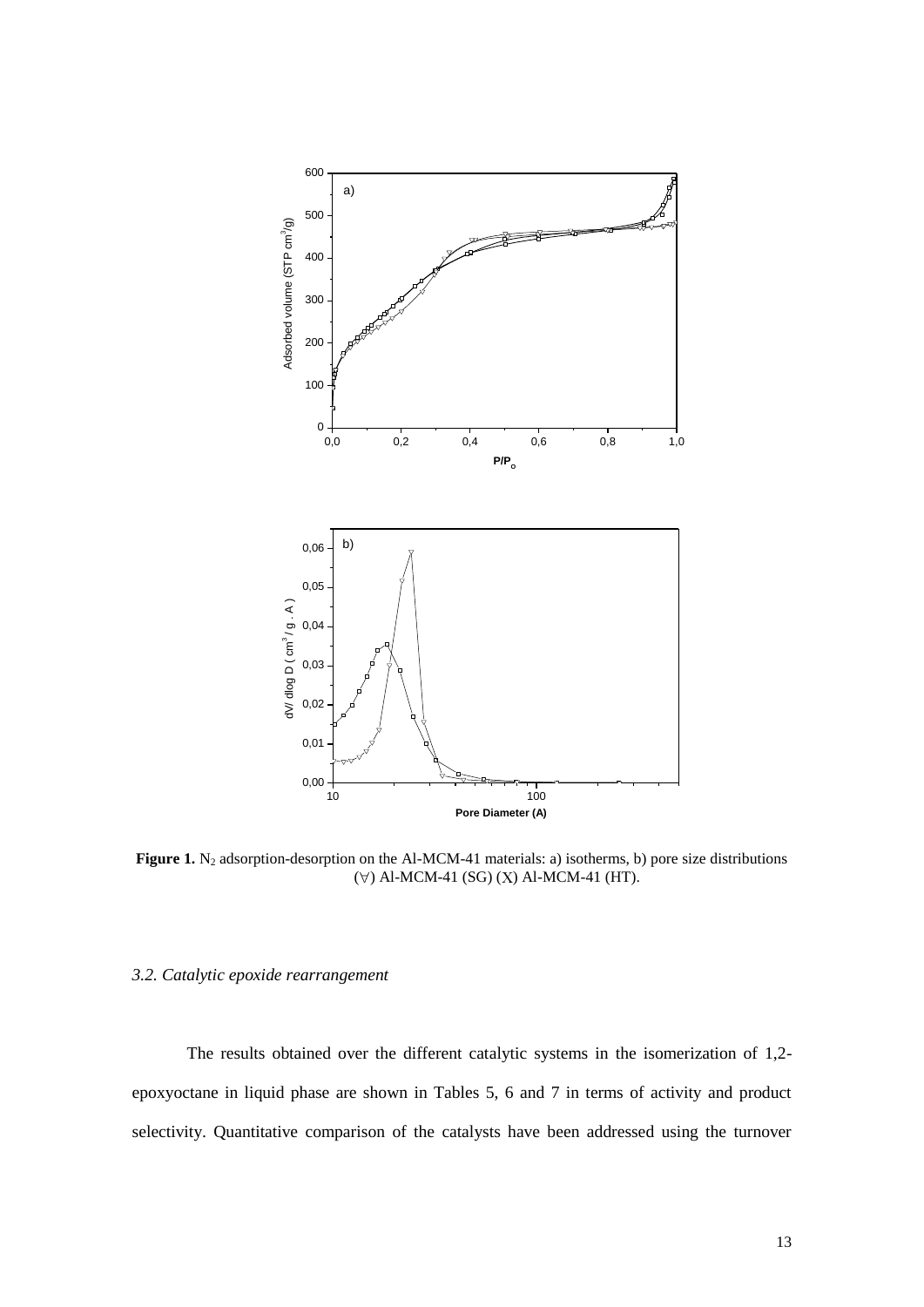frequency (TOF) defined, as moles of reacted epoxide per mol of active site and hour. Since some epoxides may be isomerized thermally, a blank reaction in absence of catalyst was carried out that yielded a negligible conversion under the reaction conditions used in this work.

Most of the catalysts tested promote the isomerization of the epoxide towards the corresponding aldehyde (1) and ketone (2) through carbocation-mediated processes and subsequent 1,2-shift (Scheme 1). Additionally, other two important secondary reactions are also detected: the formation of different octenols coming from positive charge shift of one of the carbocations generated (Scheme 2) and diol generation by nucleophilic attack of water to the oxirane ring (Scheme 3). The formation of the different octenols (3 and 4) and of 1,4 epoxyoctane (5) is explained in terms of the different transpositions of the positive charge of the carbocation (Scheme 2). In all cases, the main product coming from these secondary reactions is 2-octen-1-ol (3) since the formation of allylic alcohols is always favoured. The appearance in the reaction product of relatively large amounts of diol indicates the presence of water probably contained in the solvent and/or originated from the dehydroxilation of silanols groups located on the surface of the catalysts.



**Scheme 1.** Carbocation formation in 1,2-epoxyoctane and subsequent 1,2-shift leading to carbonyl compounds: (1) Aldehyde and (2) Ketone.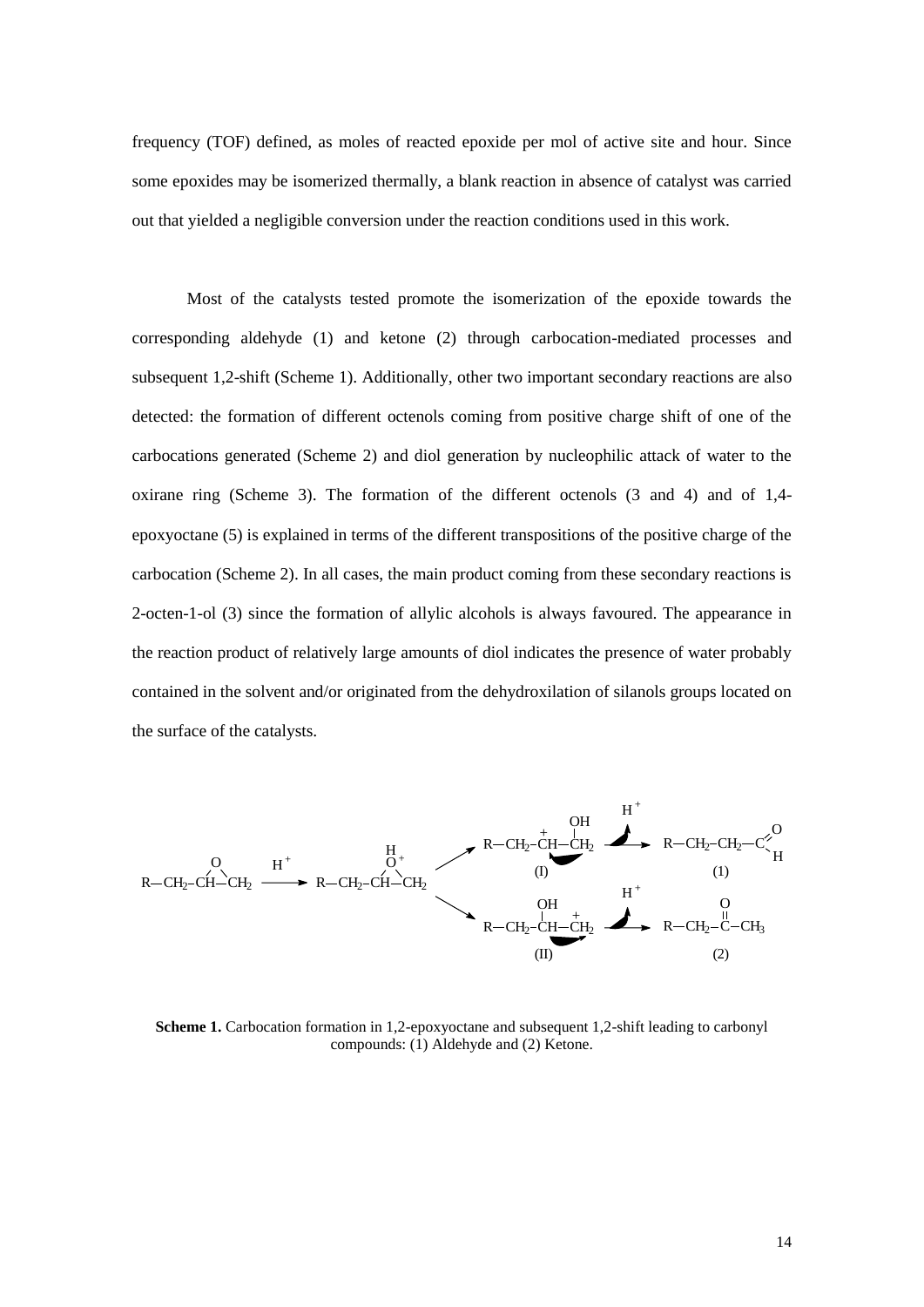

**Scheme 2.** Transposition of the positive charge in 1,2-epoxyoctane leading to different octenols and 1,4 epoxyoctane: (3) 2-octen-1-ol, (4) 3-octen-1-ol and (5) 1,4-epoxyoctane.



**Scheme 3.** Nucleophilic attack by water of the oxirane ring in 1,2-epoxyoctane: (6) 1,2-octanediol.

Another type of product obtained in the rearrangement reaction of 1,2-epoxyoctane over heterogeneous catalysts is 2-oct-2-enyloxy-octan-1-ol, (7), whose presence has been confirmed by mass spectrometry indicating a  $C_{16}$  structure (m/e=256). We postulate that this compound is formed by the nucleophilic attack of octenols to the epoxide as outlined in Scheme 4. With the purpose of confirming the formation mechanism of this compound we have performed an additional isomerization experiment using  $ZnCl<sub>2</sub>$  as catalyst and in the presence of an initial amount of 2-octen-1-ol. The catalytic results shown in Table 4 evidence a significant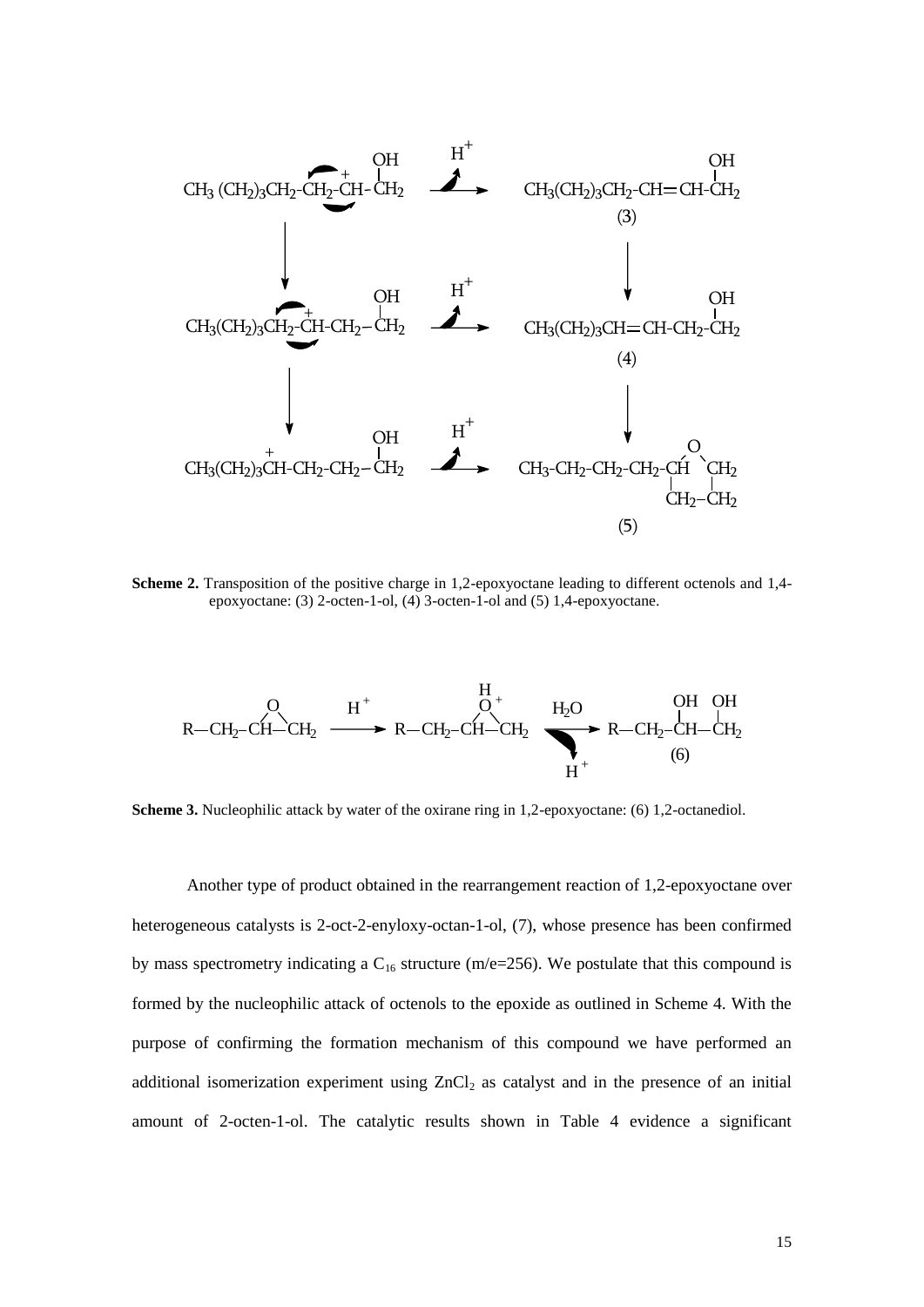enhancement of the formation of compound (7) in comparison with the reaction carried out in absence of the allylic alcohol.



**Scheme 4.** Nucleophilic attack of octenols to the epoxide: (7) 2-oct-2-enyloxy-octan-1-ol.

Some authors have postulated the formation of significant amounts of condensation products coming from a consecutive reaction of the aldehyde itself [16]. With the purpose of clarifying the possible formation of these kind of products under the reaction conditions described in this work, an additional catalytic run of aldolic condensation of octaldehyde over mordenite at 120 ºC for 3 hours using toluene as solvent was carried out. A unique reaction product was obtained but with a retention time in chromatograph analysis different to that of compound numbered as (7). Likewise, this condensation compound is not detected in the isomerization reactions performed in this work (Tables 5, 6 and 7). These catalytic experiments clearly confirm that compound (7) is coming from nucleophilic attack of allylic alcohol to the oxirane ring and not from consecutive aldolic condensation of octaldehyde molecules.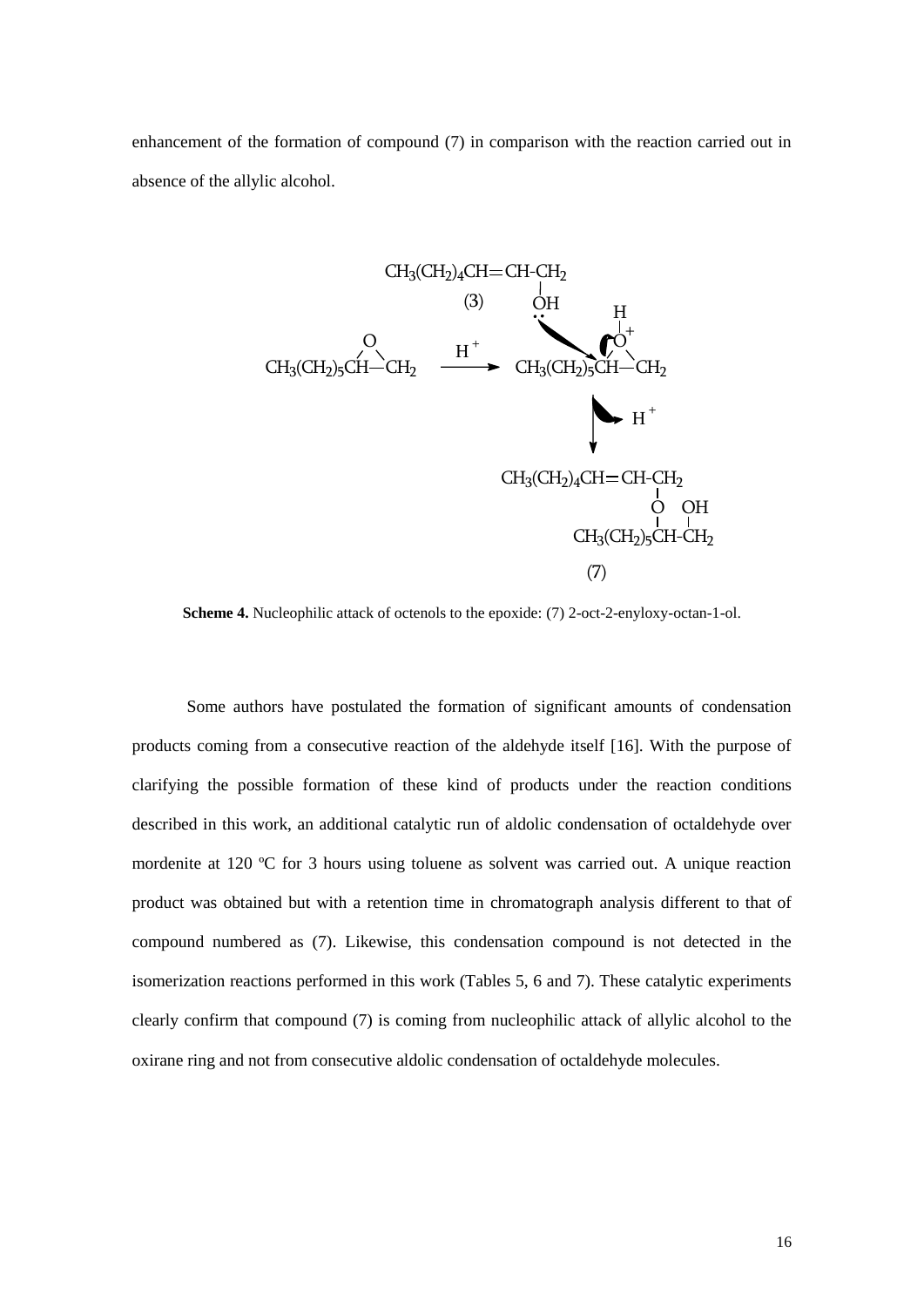| Run      | Conversion $(\% )$ | Product distribution (mg) |      |    |  |         |     |  |  |
|----------|--------------------|---------------------------|------|----|--|---------|-----|--|--|
|          |                    |                           |      |    |  | $2 + 5$ |     |  |  |
| 1 a      | 98.3               | 379                       |      |    |  | ר רו    | 240 |  |  |
| $\sim$ b | 98.7               | 461                       | 1068 | 45 |  | 20      | 530 |  |  |

**Table 4.** 1,2-Epoxyoctane rearrangement over ZnCl<sub>2</sub> in presence and absence of 2-octen-1-ol

<sup>a</sup> Reaction conditions: 1,2-epoxyoctane: ca. 1 g; ZnCl<sub>2</sub>: 200 mg; time: 3 h.

 $\overline{b}$  Reaction conditions: 1,2-epoxyoctane: ca. 1 g ; 2-octen-1-ol: ca. 1 g; ZnCl<sub>2</sub>: 200 mg; time: 3 h.

The screening of the different catalytic systems has been carried out on the basis of their catalytic activity and selectivity towards valuable products such as aldehydes and octenols. Linear aldehydes can be conveniently transformed into linear carboxylic acids or terminal alcohols, important precursors in Organic Chemistry. Moreover, octenols can be also selectively hydrogenated to linear alcohols [28].

# *3.2.1. Epoxide rearrangement over amorphous catalyts.*

Three different amorphous oxides  $(SiO_2-TiO_2$  xerogel,  $Al_2O_3$  and  $SiO_2-Al_2O_3$ ) have been tested in the liquid phase rearrangement of 1,2-epoxyoctane, obtaining the results shown in Table 5. The  $SiO_2$ -TiO<sub>2</sub> xerogel evidences a very low activity, which correlates fairly well with its low acid strength shown by the ammonia TPD results. The activity obtained over  $Al_2O_3$  was not higher than that of the blank reaction whereas the  $SiO<sub>2</sub>-Al<sub>2</sub>O<sub>3</sub>$  catalyst presents a conversion somewhat higher than that obtained with the  $SiO_2$ -TiO<sub>2</sub> xerogel. In terms of TOF both mixed oxides behave in a similar way, but the product distribution obtained is quite different. The  $SiO<sub>2</sub>-TiO<sub>2</sub>$  xerogel leads to a significant formation of diol (ca. 40.6%), probably related with the high content of hydroxyl groups present in this material, with low octaldehyde selectivity. However, the  $SiO<sub>2</sub>-Al<sub>2</sub>O<sub>3</sub>$  mixture yielded smaller diol selectivity (ca. 22.9%), but a higher amount of octaldehyde and 2-oct-2-enyloxy-octan-1-ol, although with a poor selectivity to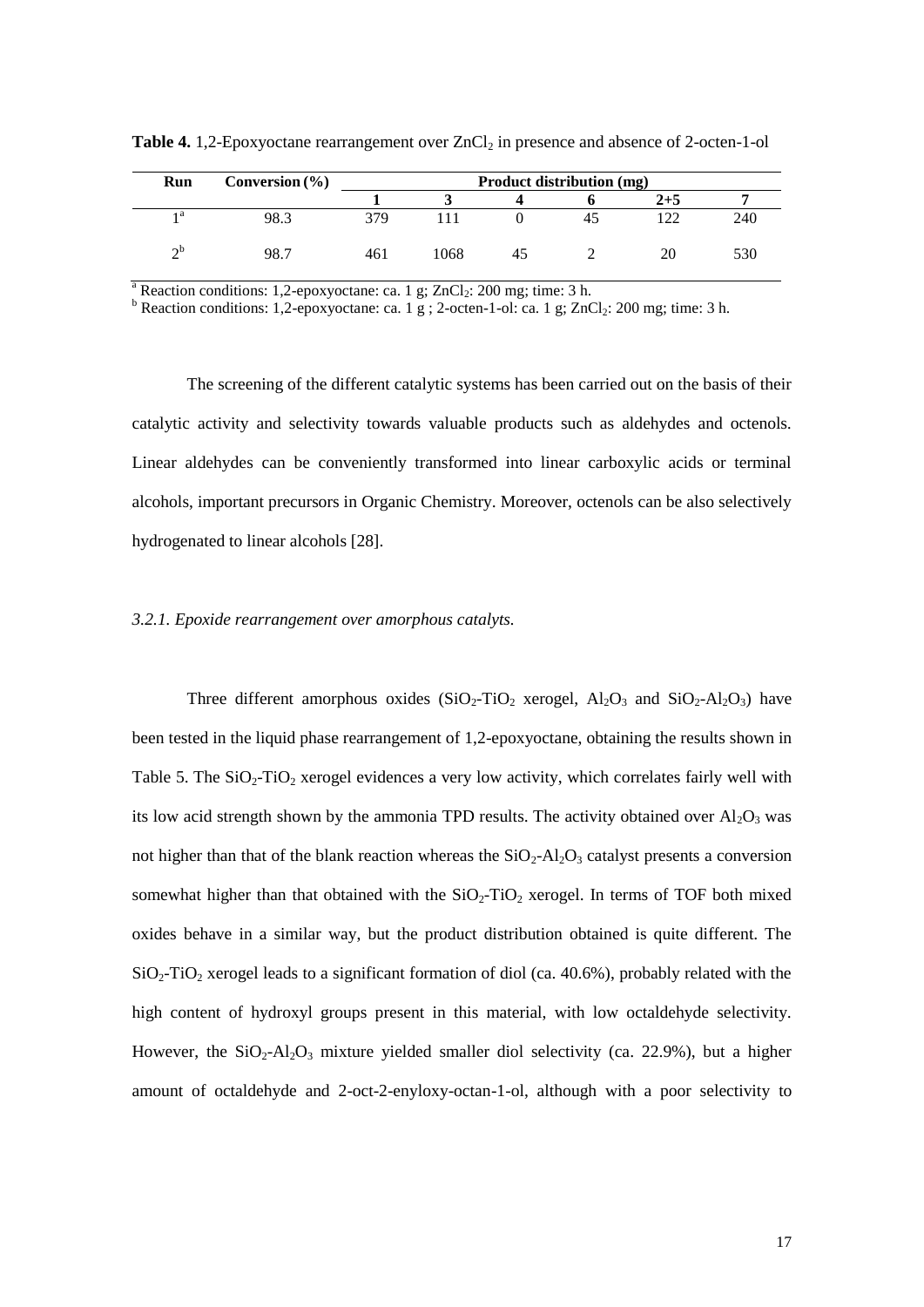valuable products (octaldehyde+octen-1-ols: 55.6%). These catalytic results demonstrate that these materials do not catalyze effectively the isomerization of linear epoxides.

| Catalyst                  | <b>Conversion</b> | TOF <sup>b</sup> | Selectivity $(\% )$ |       |      |         |      |  |  |
|---------------------------|-------------------|------------------|---------------------|-------|------|---------|------|--|--|
|                           | $\mathcal{O}_0$   |                  |                     | $3+4$ | 6    | $2 + 5$ |      |  |  |
| $SiO_2$ -TiO <sub>2</sub> | 4.3               | $1.8^{\circ}$    | 12.3                | 37.2  | 40.6 | 5.4     | 4.5  |  |  |
| $Al_2O_3$                 | 0.0               | 0.0              | -                   | -     |      |         |      |  |  |
| $SiO_2-Al_2O_3$           | 14.3              | 1.9              | 33.4                | 22.2  | 22.9 | 3.7     | 17.8 |  |  |

**Table 5.** 1,2-Epoxyoctane rearrangement over amorphous catalysts<sup>a</sup>

 $a<sup>a</sup>$  Reaction conditions: catalyst loading: 200 mg; time: 3 h.

 $b$  mol 1,2-epoxide converted/(mol Al·h) after 3 hours

<sup>c</sup> Activity per mol of Ti.

## *3.2.2. Epoxide rearrangement over zeolitic catalysts.*

A number of works have been published regarding the use of zeolites as catalysts in epoxides isomerizations. The interest in such solids as catalysts in these kind of processes arises from their well defined pore system and high stability. Hölderich et al. have disclosed the rearrangement of 2-methyl-2,3-epoxybutene, 2-methylstyrene oxide and diisobutylene oxide to yield aldehydes in the presence of various zeolites of the pentasil type [29, 30]. Propanal can be prepared in gas phase from propylene oxide rearrangement over basic zeolites such as (Mg, Na)-Y with selectivities up to 88% [31]. Brunel et al. [16] have reported the 1,2-epoxyoctane rearrangement over zeolites HY, H-OFF and H-beta with selectivities towards octanal and allylic alcohol around 45% and 25%, respectively.

Taking these previous results as reference, we decided to test a variety of zeolitic materials with different framework topology and acid strength in the liquid phase rearrangement of 1,2-epoxyoctane. The results obtained have been summarized in Table 6. At the first attempt, we considered to study the catalytic performance of zeolites with medium pore size. TS-1, free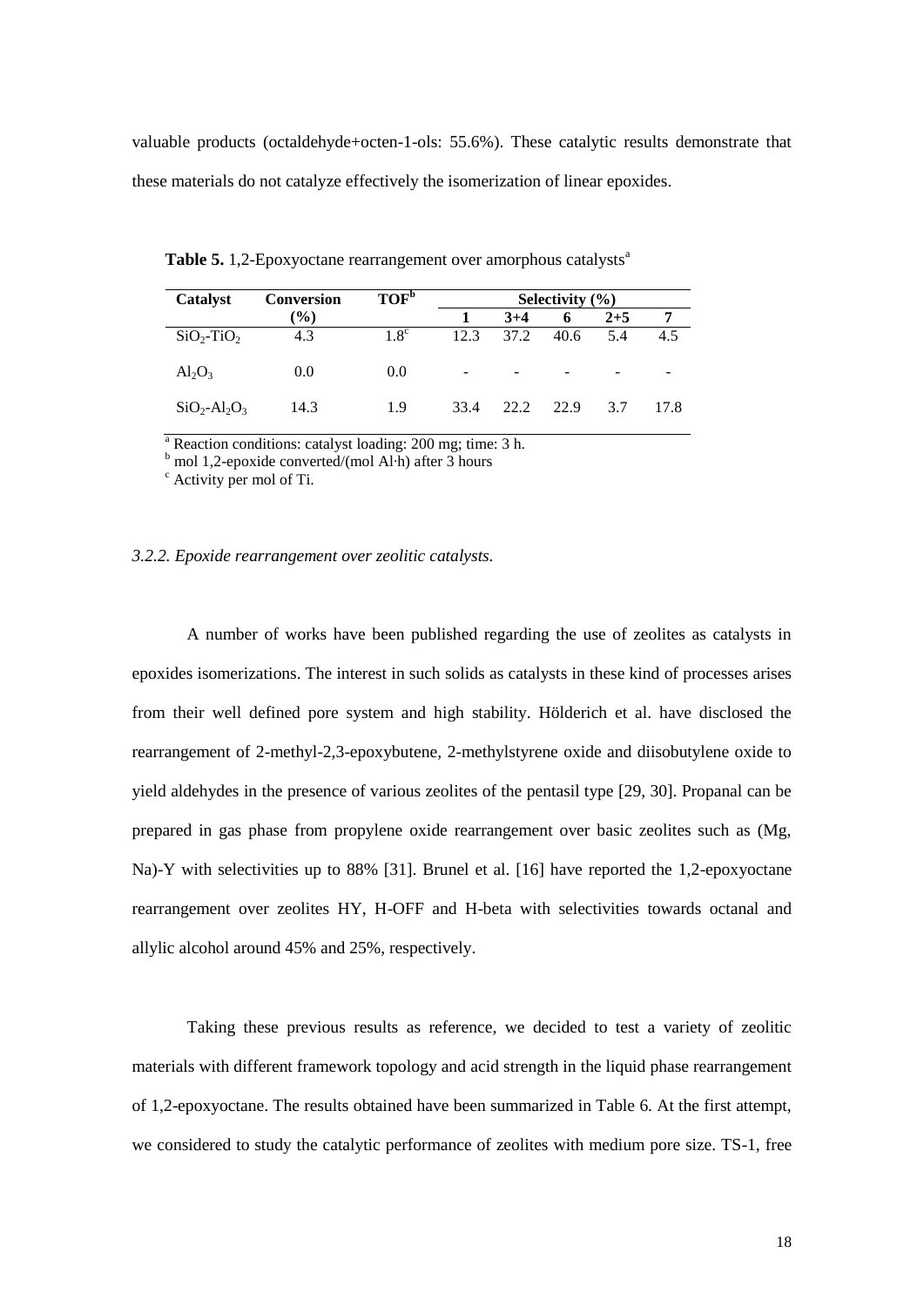of strong Brönsted acid sites, was firstly tested. The activity results (TOF ca. 2.3) clearly indicate that the weak acid Lewis sites present in TS-1 does not promote properly the epoxide rearrangement. When a sample of ZSM-5 (Si/Al molar ratio of 30) was used as catalyst an increase in both TOF and conversion was observed, but no significant changes regarding the product distribution were detected.

Al-TS-1 with bifunctional properties due to the simultaneous presence of titanium and aluminium in the zeolite framework has been also tested. The results obtained suggest that acid sites in Al-TS-1 show a similar activity to those present in ZSM-5 sample. The higher conversion observed over ZSM-5 might be attributed to its higher aluminium content, although a greater value should be expected. This could be explained considering internal diffusional problems arising from the larger crystal size of ZSM-5 sample (5-7 µm) compared to that of Al-TS-1 (0.3-0.4 µm). From the results shown in Table 6, it can be observed that Al-TS-1 yields a higher amount of valuable products (octaldehyde+octen-1-ols: 74.5%) in comparison to the selectivities obtained with TS-1 and ZSM-5 zeolites.

Al-containing zeolites with larger pore size have been also investigated in order to promote the access of the substrate within the catalyst pores and avoid diffusional limitations. Al-Ti-Beta zeolite shows a similar activity per mol of acid site than Al-TS-1 and ZSM-5 but a higher epoxide conversion, probably due to its larger pore size. In contrast with the product distribution obtained with Al-TS-1, Al-Ti-Beta leads to an enhancement in the formation of 1,2-octanediol what decreases the selectivity towards valuable products (ca. 66.3%). Besides, another catalytic run has been carried out in presence of Al-beta zeolite synthesised by hydrothermal crystallization in a neutral medium (fluoride method). This material is characterised by possessing a high hydrophobic surface as a consequence of the low content of structural defects (silanols groups) in contrast with Beta zeolite samples synthesized under basic hydrothermal conditions. The low activity obtained with this material clearly indicates that the high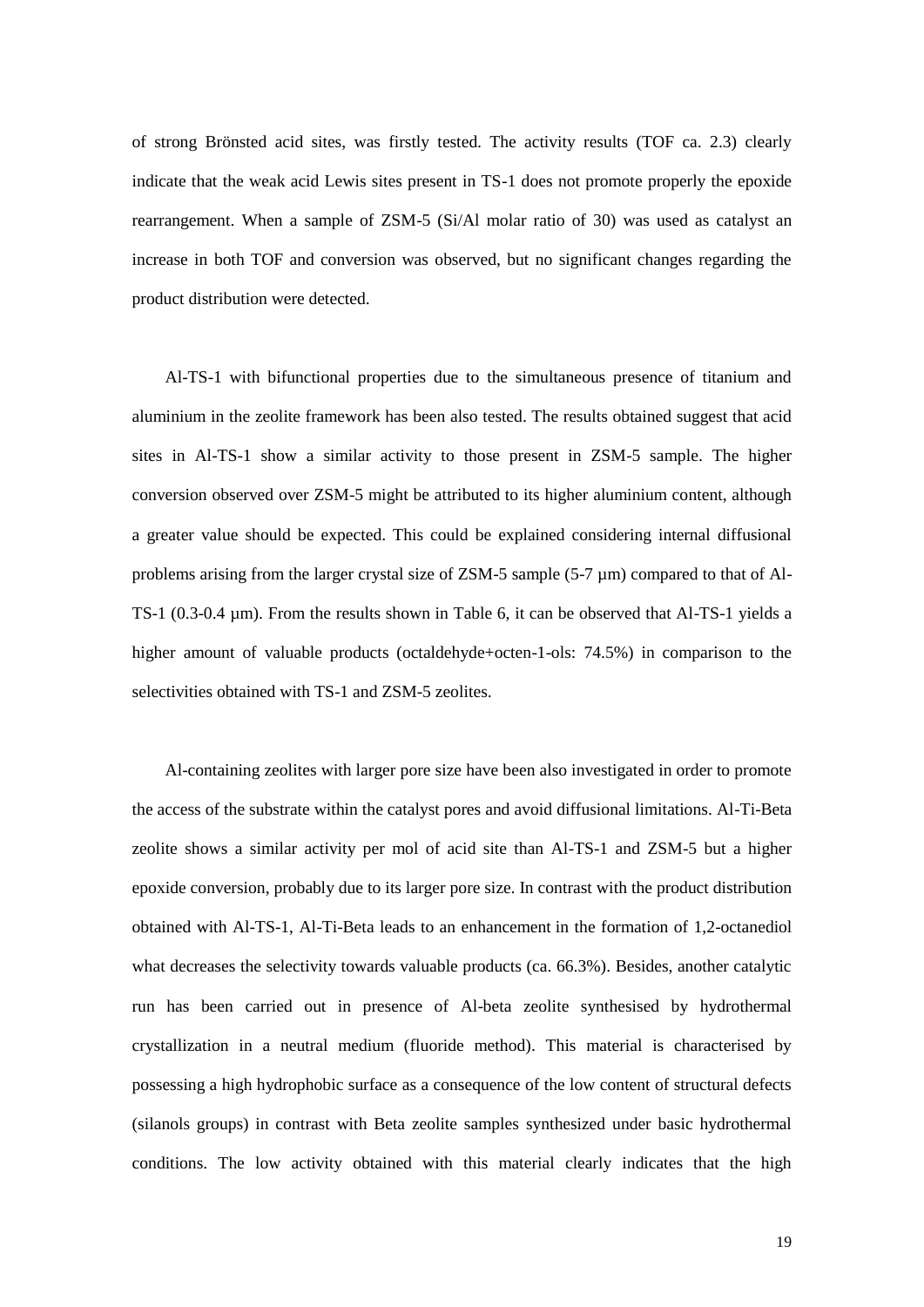hydrophobic character of the sample hinder the accessibility of the polar substrate within the zeolite pores. Moreover, larger crystal size of the Al-beta sample compared to Al-Ti-beta could involve some diffusional problems that are avoided in the latter due to its smaller crystallites. Nevertheless, it is remarkable the high octen-1-ols selectivity obtained with this material (ca. 65.3%).

| Catalyst                         | Conversion               | TOF <sub>p</sub>                | Selectivity (%) |         |      |         |      |  |  |  |  |
|----------------------------------|--------------------------|---------------------------------|-----------------|---------|------|---------|------|--|--|--|--|
|                                  | $(\%)$                   |                                 | 1               | $3 + 4$ | 6    | $2 + 5$ | 7    |  |  |  |  |
| <b>Medium pore size zeolites</b> |                          |                                 |                 |         |      |         |      |  |  |  |  |
| $TS-1$                           | 6.4                      | $2.3^{\circ}$                   | 34.9            | 26.4    | 25.6 | 7.0     | 6.1  |  |  |  |  |
| $ZSM-5$                          | 24.5                     | 6.2                             | 33.6            | 31.2    | 20.8 | 9.2     | 5.2  |  |  |  |  |
| $AI-TS-1$                        | 13.5                     | 5.0 <sup>d</sup>                | 25.3            | 49.2    | 15.1 | 7.7     | 2.7  |  |  |  |  |
|                                  | Large pore size zeolites |                                 |                 |         |      |         |      |  |  |  |  |
| Al-Ti-Beta                       | 36.2                     | 6.4 <sup>d</sup>                | 29.3            | 37.0    | 23.8 | 6.7     | 3.2  |  |  |  |  |
| Al-Beta                          | 5.9                      | 2.4                             | 12.0            | 65.3    | 16.3 | 0.0     | 6.4  |  |  |  |  |
| Mordenite                        | 41.4                     | 3.7                             | 35.6            | 32.7    | 20.7 | 5.0     | 6.0  |  |  |  |  |
| <b>USY</b>                       | 10.3                     | 0.4                             | 18.2            | 46.7    | 29.2 | 4.3     | 1.6  |  |  |  |  |
|                                  |                          | <b>Zn-containing zeolites</b>   |                 |         |      |         |      |  |  |  |  |
| $CIT-6$                          | 10.7                     | $1.3^e$                         | 3.9             | 77.6    | 17.1 | 0.0     | 1.4  |  |  |  |  |
| VPI-8                            | 0.0                      | 0.0 <sup>e</sup>                | 0.0             | 0.0     | 0.0  | 0.0     | 0.0  |  |  |  |  |
|                                  |                          | Homogeneous system <sup>f</sup> |                 |         |      |         |      |  |  |  |  |
| ZnCl <sub>2</sub>                | 46                       | $2.4^\mathrm{e}$                | 59.8            | 5.9     | 0.9  | 5.8     | 27.6 |  |  |  |  |

**Table 6.** 1,2-Epoxyoctane rearrangement over zeolitic and homogeneous catalysts<sup>a</sup>

<sup>a</sup> Reaction conditions: catalyst loading: 200 mg; time:  $3 h$ .

 $b$  mol 1,2-epoxide converted/(mol Al·h) after 3 hours

 $\textdegree$  Activity per mol of Ti;

 $d$  Activity per mol of Al+Ti

<sup>e</sup> Activity per mol of Zn.

 $f$  Reaction conditions: catalyst loading: 200 mg; time: 1 h.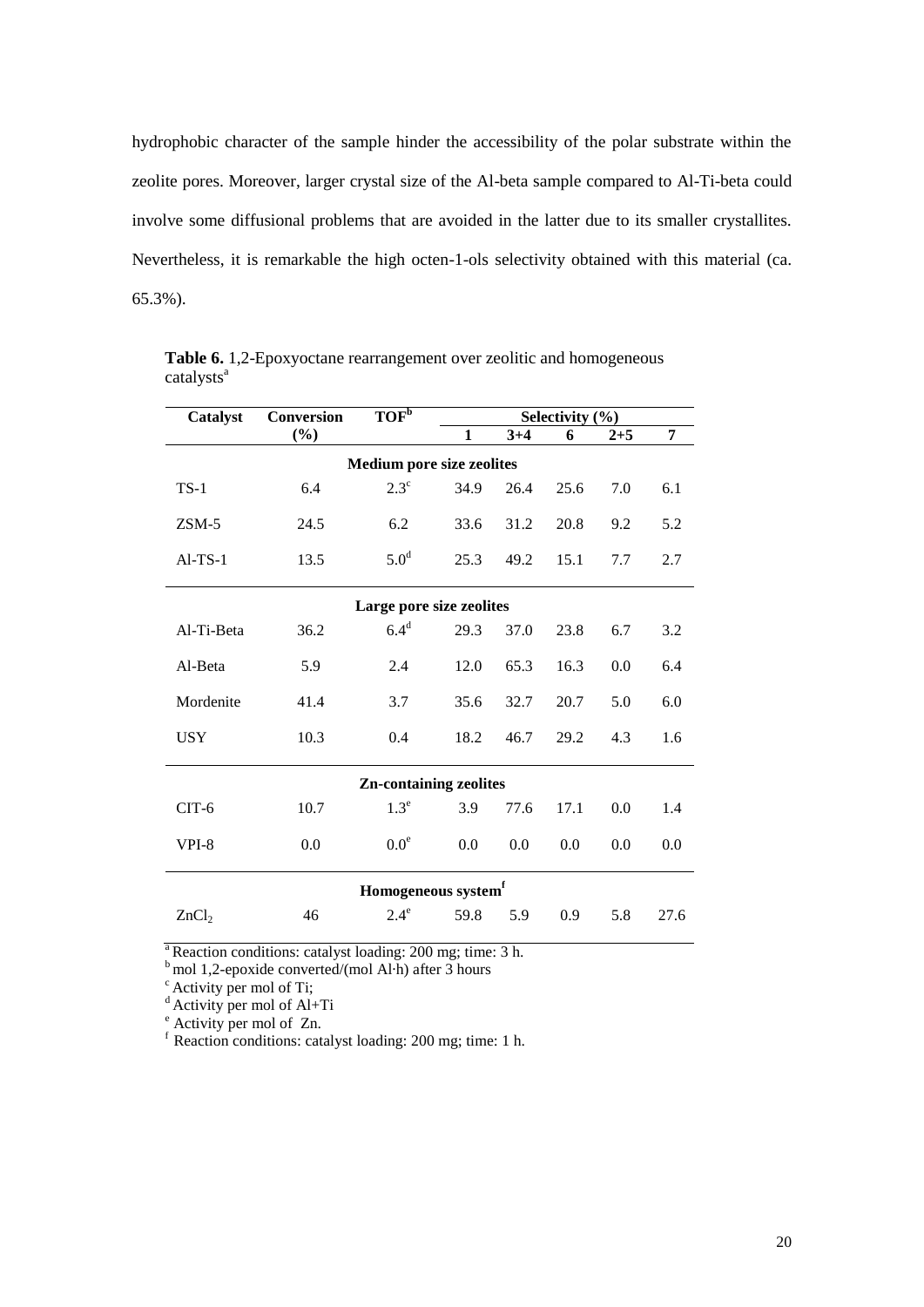In order to gain more information about the catalytic performance of different zeolitic materials in this particular reaction, materials with a high aluminium content such as mordenite (Si/Al: 11; Dp: 6.5 x 7.0 Å) and ultra-stable Y zeolite (Si/Al: 3.5; Dp: 7.4 Å) have been also investigated. Under the conditions depicted in Table 6, mordenite sample shows the highest epoxide conversion with a value of around 41%. However, the activity per mol of active site obtained is low (TOF: 3.7) probably due to the one-dimensional pore system of this zeolite which could hinder the accessibility of reactants to the active sites. Ultra-stable Y zeolite, with a three-dimensional large pore system  $(7.4 \text{ Å})$ , led to a low epoxide conversion and an almost negligible activity (10.3 % and 0.4, respectively). These results are quite different from those reported by Hölderich et al. in the rearrangement of α-pinene oxide over USY zeolite [8]. However our catalytic results illustrate clearly the lower reactivity of long-straight chain epoxides. The product distribution obtained when mordenite is used as catalyst is similar to the results shown by ZSM-5 sample, whereas USY zeolite leads to the highest diol selectivity (ca 29.3%) and a high amount of octen-1-ols (ca. 46.7%).

Finally, since zinc chlorides are known to be effective homogeneous catalysts in epoxides rearrangement [5], we have considered the use of zinc-containing zeolites in this kind of process. Thus, two zinc-containing zeolites with BEA and VPI structure, characterised for possessing Lewis acid sites were used as catalysts and compared with  $ZnCl<sub>2</sub>$ . The catalytic results obtained over VPI-8 zincosilicate were disappointing, since it showed a negligible activity. In contrast, the CIT-6 zincosilicate presented an epoxide conversion similar to that of Al-TS-1 zeolite but with a lower activity per mol of active site. The product distribution obtained over CIT-6 is interesting due to the high octen-1-ols selectivity obtained (ca. 77.6%). It is noteworthy that the use of the homogeneous catalytic system,  $ZnCl<sub>2</sub>$ , leads to a low activity per mol of active site (TOF: ca. 2.4). Likewise, this system yielded an octaldehyde selectivity of 59.8 %, higher than that obtained with the heterogeneous catalytic system based on Al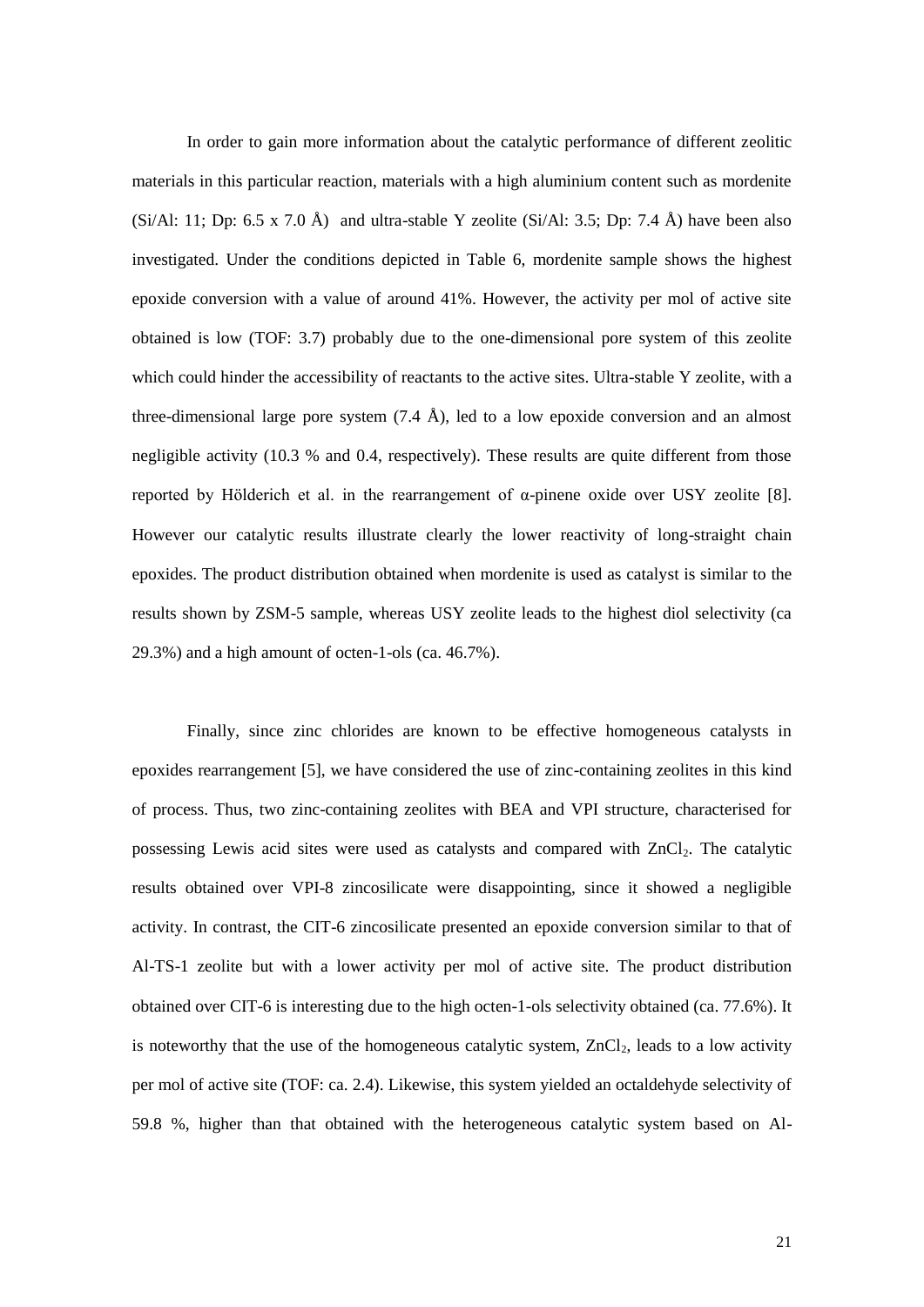containing zeolites, but with lower octen-1-ols selectivity. Note that the formation of the bulky (7) compound is clearly enhanced as a consequence of the absence of sterical restrictions.

In conclusion, Al-containing zeolitic materials with a medium aluminium content seems to be active in the rearrangement of 1,2-epoxyoctane in liquid phase towards the corresponding aldehyde and octenols although a high amount of undesirable diol is formed. Nevertheless, the extension of the reaction seems to be dramatically influenced by the limitations of the pore and crystal size. Note that all the zeolitic materials catalyses the formation of the bulky 2-oct-2 enyloxy-octan-1-ol compound (scheme 4) in spite of their limited pore size although in less extent that in  $SiO_2$ -Al<sub>2</sub>O<sub>3</sub> catalyst and homogeneous system. Probably, the external acid sites of these zeolitic materials are acidic enough to catalyse the formation of this compound.

## *3.2.3. Epoxide rearrangement over Al-containing mesostructured catalysts.*

The discovery of mesoporous molecular sieves of the M41S family [32] opened new possibilities for the preparation of catalysts with uniform pores in the mesoporous range, easily accessible for bulky molecules and, thus, without limitations typical of microporous materials. The possibility of incorporating aluminium into the silica walls turned these materials into solids with acid sites of medium strength, with potential applications as acid catalysts in different reactions (cracking, hydrocracking, etc.) [33]. The presence of both Brönsted and Lewis acid sites on aluminium-containing mesostructured materials prompted us to check this kind of materials in the liquid phase isomerization of 1,2-epoxyoctane, with the purpose of studying the influence of catalytic systems with pore sizes and acidity very different from those present in zeolitic materials. Moreover, up the best of our knowledge, the work here reported is the first using aluminium-containing mesostructured materials as catalysts for long-straight chain epoxide rearrangement.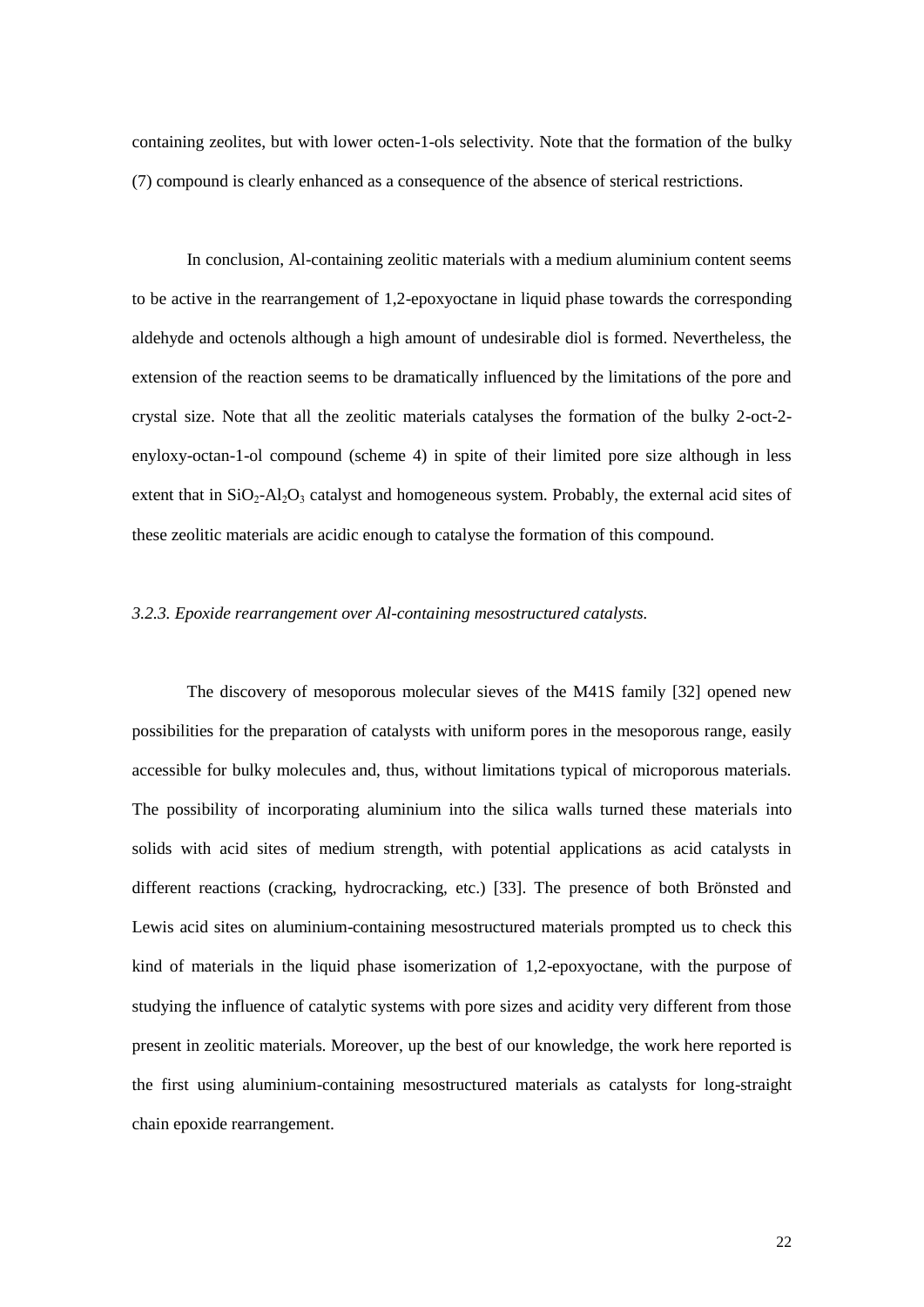Three catalytic experiments were carried using aluminium-containing SBA-15 and MCM-41 materials synthesised in our laboratory. Preliminary experiments with these materials (not shown) yielded a sharp enhancement of catalytic activities as compared with the catalysts mentioned above. Therefore, a lower catalyst loading was used in order to obtain comparative epoxide conversions (ca. 40 mg).

We found that all mesoporous materials tested present much higher activities per active site in comparison to those obtained with zeolitic materials. These results probably arise from the larger pores of mesostructured materials that avoid diffusional problems present in zeolitic catalysts. Al-SBA-15 shows an activity lower than Al-MCM-41 samples in spite of the similar strength of the acid sites obtained by TPD measurements. This fact may be assigned to the presence of an important amount of active sites located in the microporosity of SBA-15 materials, which hinders the accessibility of the substrate.

Al-MCM-41 (SG), synthesized by a sol-gel method at room temperature, yields selectivities to octaldehyde and octen-1-ols of 40.6% and 44.7%, respectively, which means an overall selectivity towards valuable products near 85 %. Moreover, its catalyst activity is 10-20 times higher than those obtained with zeolites (TOF: ca. 68). Surprisingly, the catalytic results obtained with Al-MCM-41 (HT) are very different to that showed by Al-MCM41 (SG) in terms of product distribution. The use of Al-MCM-41 (HT) as catalyst on 1,2-epoxyoctane rearrangement enhances the formation of a high amount of 1,2-octanediol (45.1%) with a poor yield to valuable products (octanal+octen-1-ols selectivity: ca. 44.6%). The treatment of this catalyst with trimethylsilane may result in an improvement of the catalytic performance towards the formation of valuable products.

Such different results might be attributed to the different properties of the catalysts synthesised by the sol-gel method such as lower mesostructured ordering, wide pore size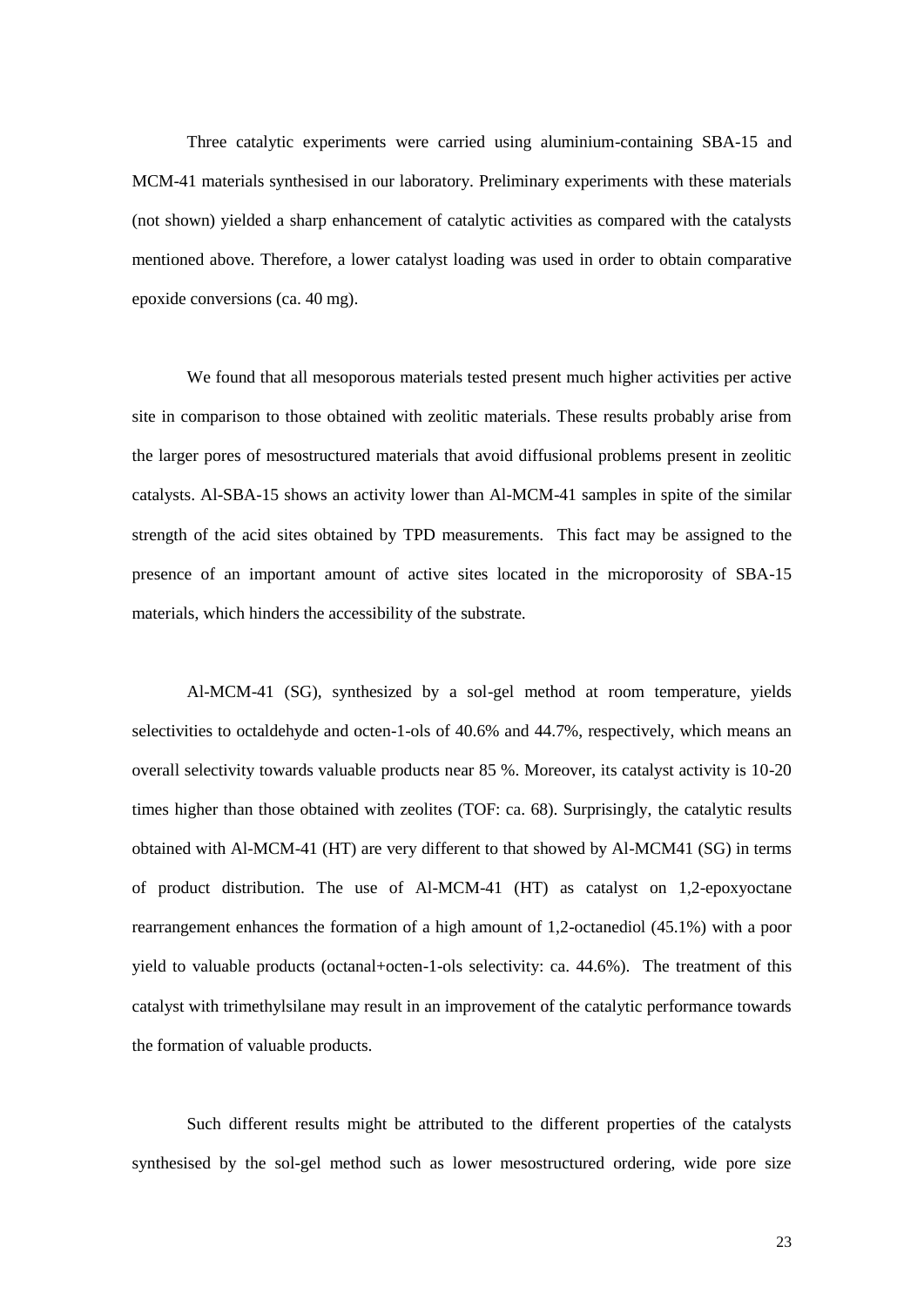distribution, better accessibility of acid centers (see TPD measurements in Table 3), higher adsorption capacity of molecules and lower content of aluminium extraframework species that may affect the catalytic behaviour. In line with our catalytic results some researchers have postulated that less ordered mesoporous materials are generally more catalytic active than those having ordered hexagonal pores [34]. This enhancement of the activity may result from the presence of interconnected mesopores that would allow easier access of substrate to the active sites.

| Catalyst         | <b>Conversion</b>            | TOF <sup>b</sup> | Selectivity $(\% )$ |       |      |         |      |
|------------------|------------------------------|------------------|---------------------|-------|------|---------|------|
|                  | $\left( \frac{0}{0} \right)$ |                  |                     | $3+4$ | 6    | $2 + 5$ | 7    |
| $AI-SBA-15$      | 5.9                          | 29.2             | 29.6                | 48.2  | 9.4  | 11.4    | 1.4  |
| $Al-MCM-41(SG)$  | 30.5                         | 67.9             | 40.6                | 44.7  | 7.9  | 5.7     | -1.1 |
| $AI-MCM-41$ (HT) | 29.0                         | 56.6             | 36.1                | 8.5   | 45.1 | 5.0     | 5.3  |

**Table 7.** 1,2-Epoxyoctane rearrangement over mesoporous materials<sup>a</sup>

 $a<sup>a</sup>$  Reaction conditions: catalyst loading: 40 mg; time: 2 h.

 $<sup>b</sup>$  mol 1,2-epoxide converted/(mol Al-h) after 2 hours.</sup>

Finally, Figure 2 summarises the activity of the different catalytic systems in terms of TOF as a function of the pore diameter. Amorphous  $SiO_2$ -TiO<sub>2</sub> material shows a poor catalytic activity, which correlates with the low acid strength of their acid sites. Amorphous  $SiO_2$ -Al<sub>2</sub>O<sub>3</sub> material yields a low activity in spite of having a similar acid strength than that shown by mesostructured materials. This fact may be attributed to the lower accessibility of acid centers clearly evidenced in TPD measurements. In general zeolitic materials suffer from diffusional problems, which hinder the access of the linear epoxide to the active sites. Mesostructured Al-MCM-41 materials combine an appropriate pore size as well as a suitable accessibility and acid strength of their active sites that allow the highest activity. In contrast, Al-SBA-15 in spite of having acid sites of similar strength to those shown by Al-MCM-41 materials and even higher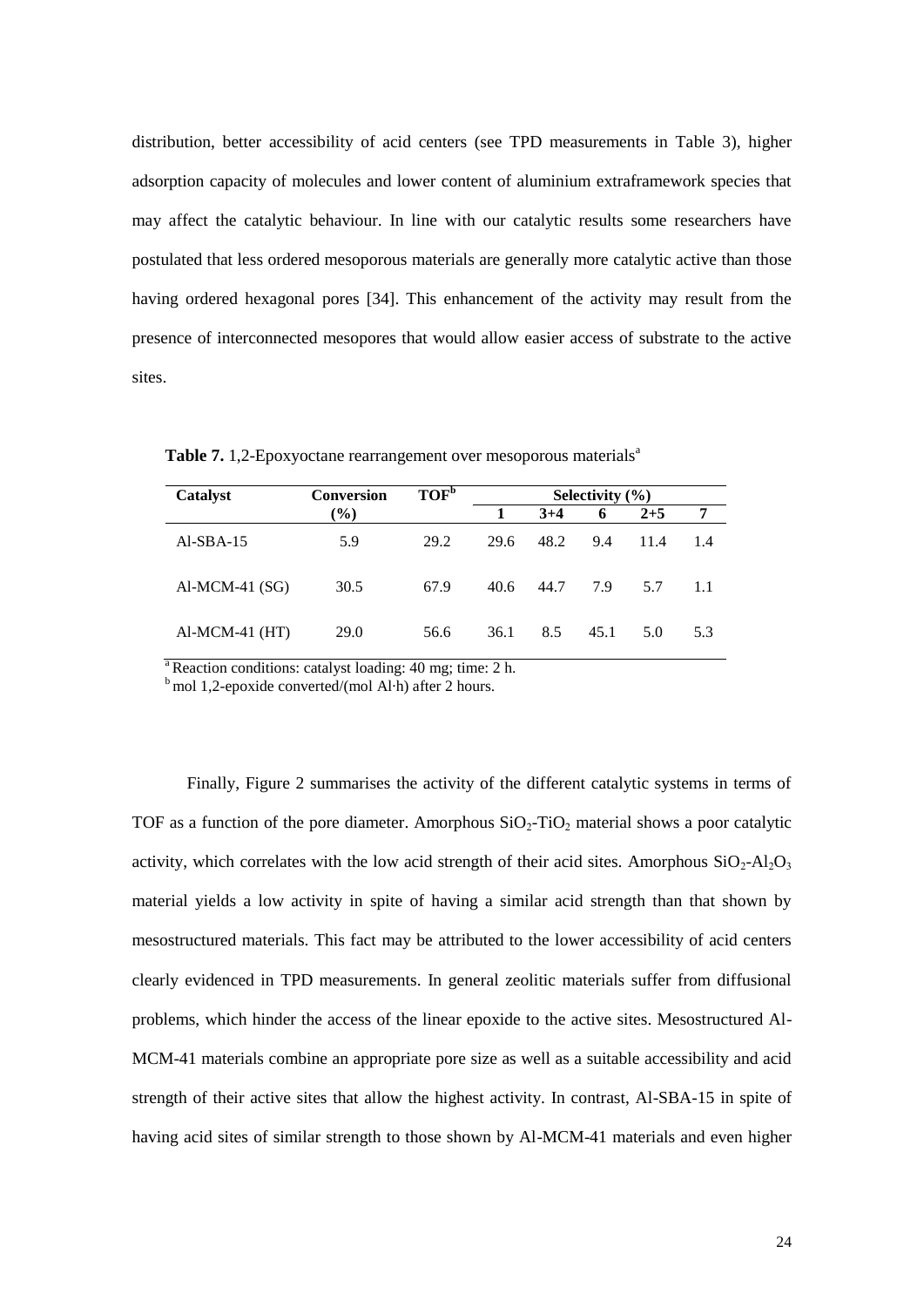pore sizes yielded a low activity. This fact is probably assigned to a lower accessibility of the active sites in this material, as they may be located in the complementary micropores existing in the SBA-15 silica walls. Note that TOF values in mesostructured materials are about one order of magnitude higher than in zeolites. These catalytic results show that both a medium acid strength and high accessibility of acid sites are essential factors to obtain high activity in the rearrangement of linear epoxides.



**Figure 2.** Activity of the different catalysts plotted versus the average pore size

From all the results obtained, it can be concluded that Al-MCM41 (SG) materials present the best catalytic performance, regarding to both activity and valuable product distribution. This kind of materials catalyzes selectively the isomerization of 1,2-epoxyoctante leading to a mixture of the corresponding aldehyde and octen-1-ols.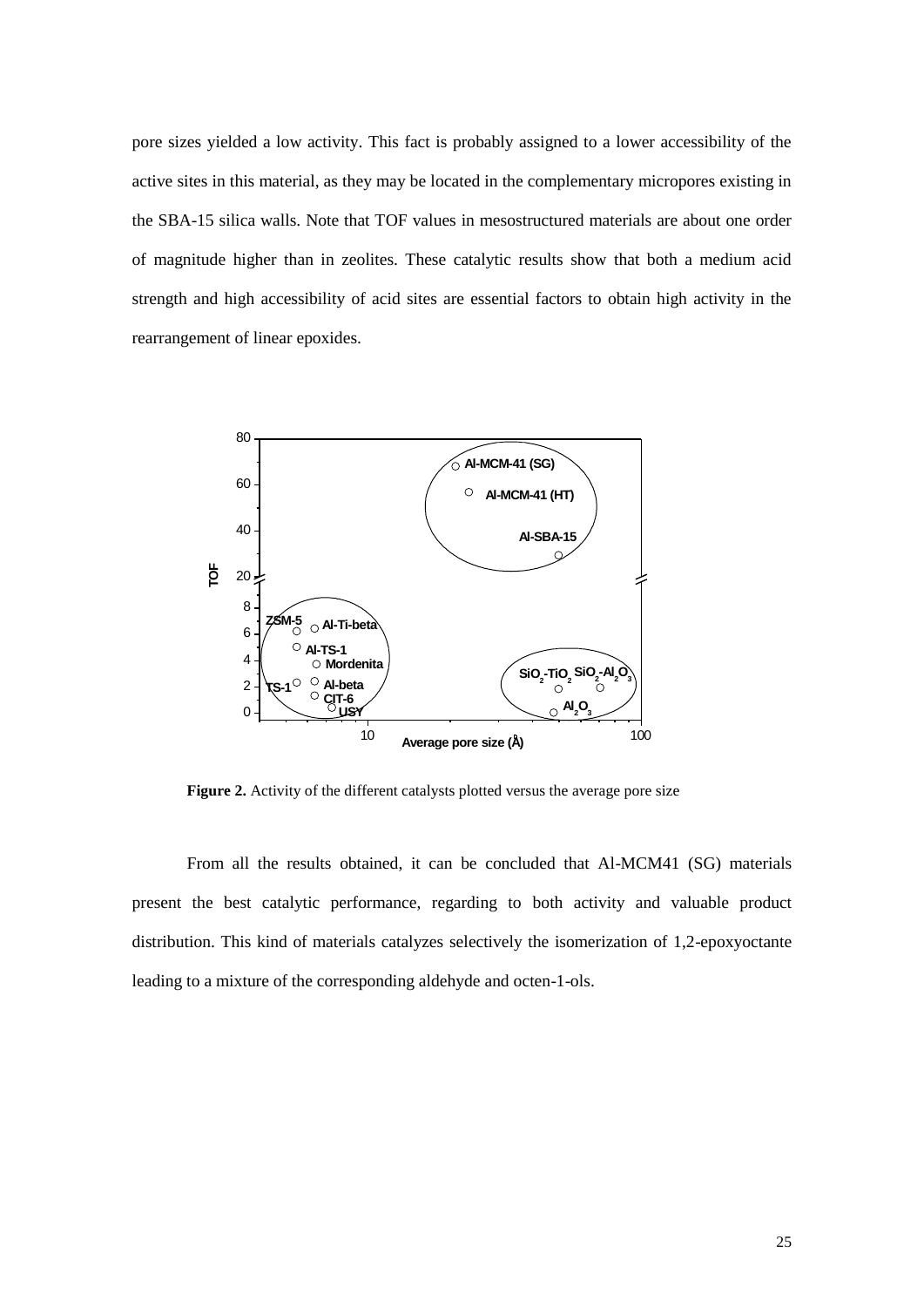## **4. Conclusions**

The activity and selectivity of several catalysts with a wide range of acid properties and structural features, including amorphous oxides, zeolites and mesostructured materials, have been checked in the liquid phase rearrangement of 1,2-epoxyoctane. Amorphous  $SiO<sub>2</sub>-Al<sub>2</sub>O<sub>3</sub>$ material shows a poor catalytic activity which correlates with the low accessibility of acid centers. Among zeolites, mordenite leads to the highest epoxide conversion because of its high aluminium content, but the activity per mol of active site is very low, probably because of diffusional problems arising from the one-dimensional pore system of this zeolite. ZSM-5, Al-TS-1 and Al-Ti-beta, which exhibit sites of intermediate acid strength, present a similar catalytic activity, although Al-Ti-beta leads to a higher epoxide conversion due to its larger pore size. Zncontaining zeolites, in particular CIT-6, catalyses selectively the formation of octen-1-ols. The extension of the reaction over zeolitic materials seems to be influenced by limitations of both pore and the crystal size of the catalysts. All mesoporous materials tested present much higher activities per active site in comparison to those obtained with zeolitic materials, probably arising from its larger pore sizes. The best catalytic activity has been obtained with Al-MCM-41 mesostructured materials presenting acid sites of medium acid strength.

Regarding to the product distribution, most of the catalysts tested promote the isomerization of the epoxide towards the aldehyde and octen-1-ols through carbocationmediated processes. These octen-1-ols must be considered as interesting products as they can be hydrogenated to terminal alcohols with a high added-value. Additionally, the absence of water is a necessary requirement in order to avoid the nucleophilic attack of the oxirane ring with the consequent formation of diol. Amorphous materials present poor selectivities to valuable products with values close to 50%, whereas zeolites enhance the formation of the aldehyde and/or octen-1-ols with selectivities to octanal+octen-1-ols higher than 60%. Al-TS-1 zeolite yields a high selectivity towards valuable products reaching a value of almost 75 %. On the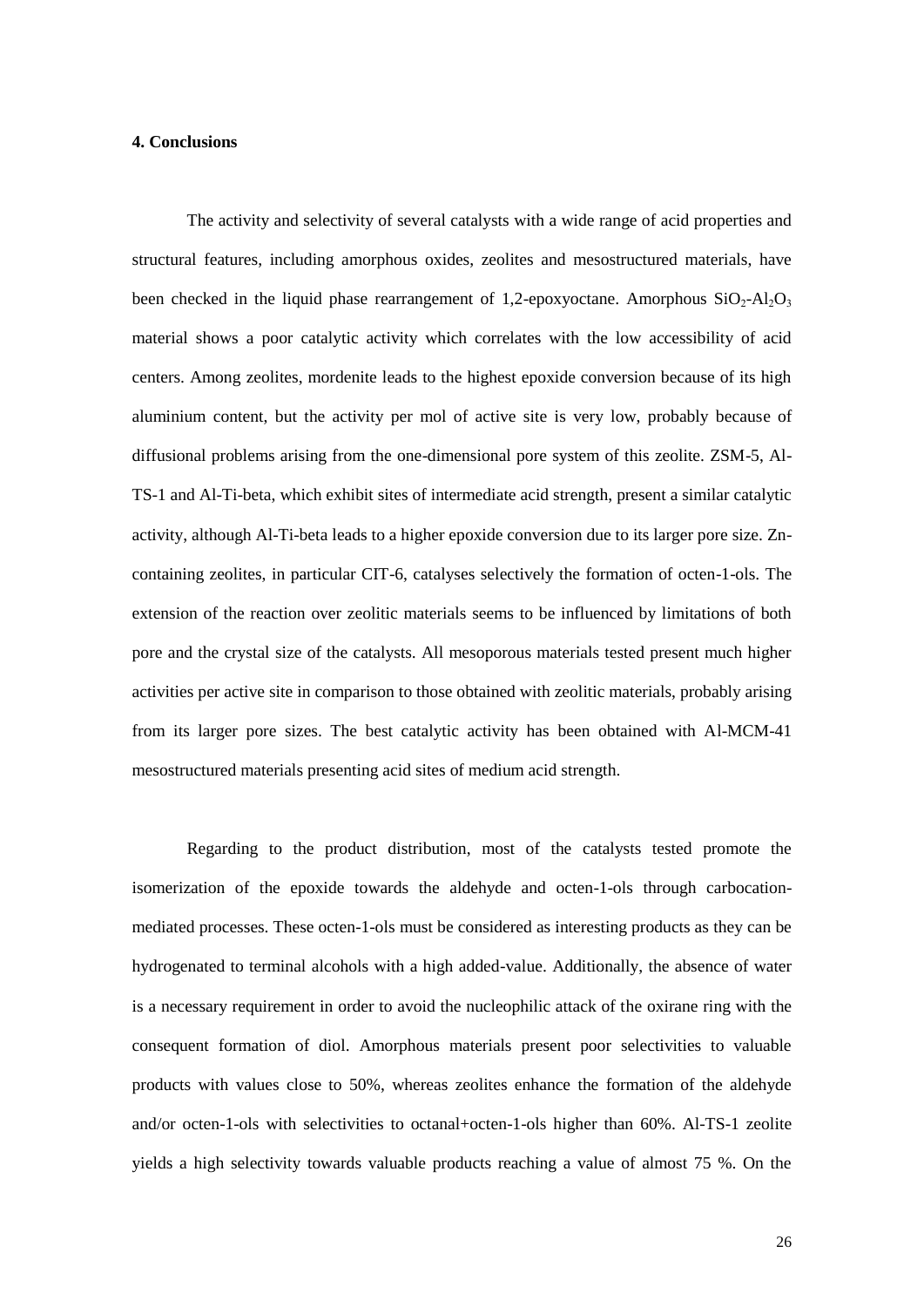other hand, Al-beta and CIT-6 lead mainly to octen-1-ols with values over 65%. The homogeneous catalytic system leads to the formation of a high amount of aldehyde (59.8 % selectivity), but with a low octen-1-ols selectivity. Al-MCM-41 synthesized by a sol-gel method yield high selectivities to valuable products. In particular, sol-gel Al-MCM-41 catalyzes selectively the isomerization of 1,2-epoxyoctante with selectivities to octaldehyde and octen-1 ols of 40.6% and 44.7%, respectively. The high formation of octenols (in particular the allylic alcohol) could result from the medium acid strength of these materials.

In summary, Al-MCM-41, prepared by the sol-gel method, is a material with remarkable catalytic properties for the isomerization of long-straigth epoxides in liquid phase. It presents a high surface area and, although its acidity is weaker than that of zeolites, the access of the epoxide molecules to the active sites is not hindered as in the latter.

# **Acknowledgements**

We gratefully acknowledge the financial support of this work by "Consejería de Educación de la Comunidad de Madrid" (Contrato Programa Grupos Estratégicos de Investigación).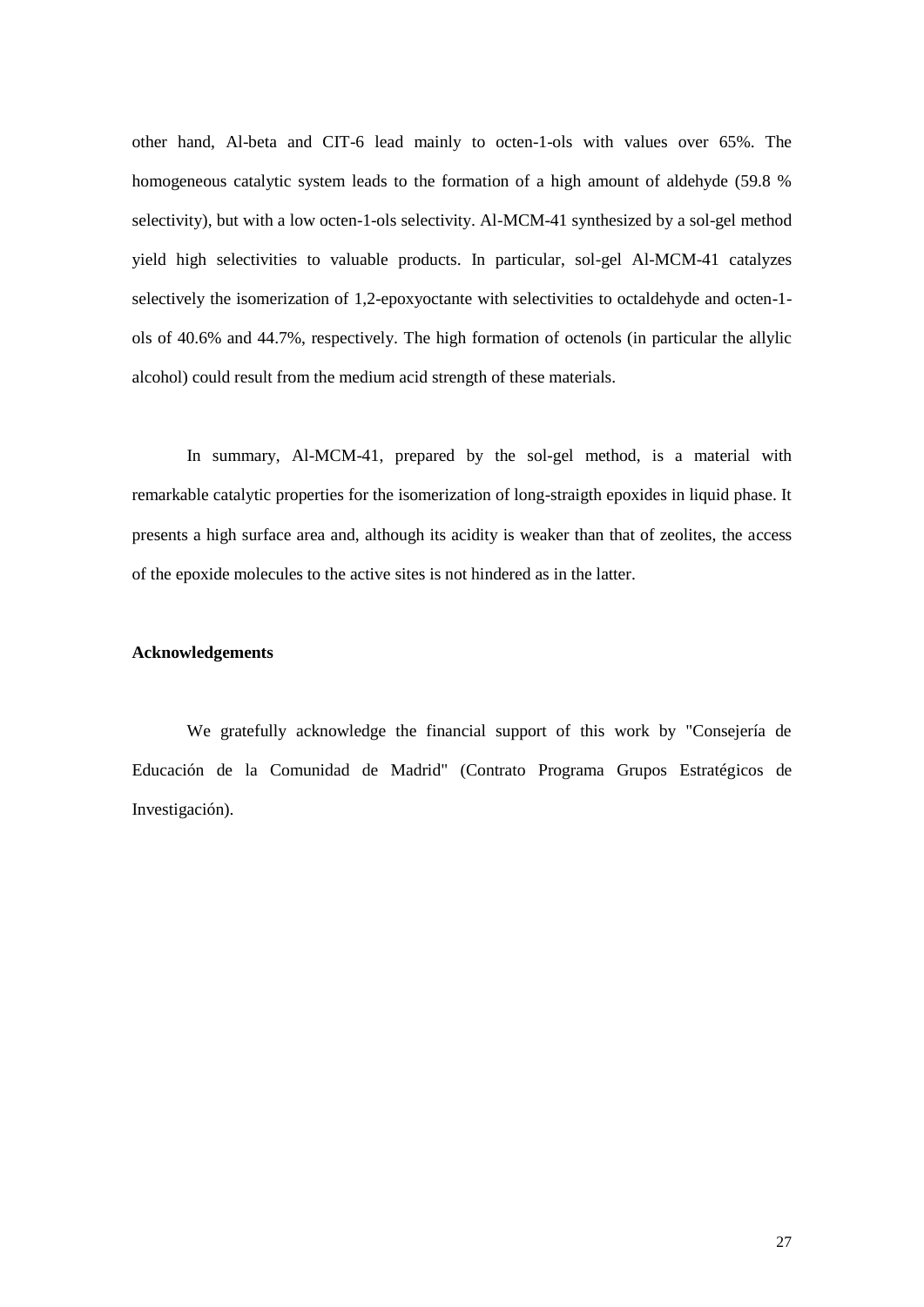## **References**

- 1. M. Lenarda, L.Storaro, G. Renzo, J. Mol. Catal. 111 (1996) 203.
- 2. T. Onoda, Chemtech. September (1993) 34.
- 3. A. Johnstone, P.J. Middleton, W.R. Sanderson, WO Patent 95 100 243 (1995), to Solvay Interox Limited.
- 4. S. Warwel, M. Klass, US Patent 5 321 158 (1994), to Solvay Interox GmbH.
- 5. K. Arata, K. Tanabe, Catal. Rev.-Sci. Eng. 25 (1983) 365.
- 6. I. Erden, Compr. Heterocycl. Chem. II (1996) 97.
- 7. J. Marc, Advanced Organic Chemistry, John Wiley Ed., New York, 1985.
- 8. W.F. Hölderich, J. Röseler, G. Heitmann, A.T. Liebens, Catal. Today 37 (1997) 353.
- 9. J.A. Elings, H.E.B. Lempers, R.A. Sheldon, Stud. Surf. Sci. Catal. 105 (1997) 1165.
- 10. R.A. Sheldon, H. van Bekkum (Ed.), Fine Chemicals through Heterogeneous Catalysis, Wiley-VCH, Weinheim, 2001, p. 217.
- 11. R. Dimitrova, V. Minkov, N. Micheva, Appl. Catal. A 145 (1996) 49.
- 12. E. Ruiz-Hitzky, B. Casal, J. Catal. 92 (1985) 291.
- 13. M. Chamoumi, D. Brunel, P. Geneste, P. Moreaus, J. Solofo, Stud. Surf. Sci. Catal. 59 (1991) 573.
- 14. M. J. Faraj, US Patent 5 312 995 (1993), to Arco Chemical Technology.
- 15. W.F. Hölderich, N. Götz, L. Hupfer, H. Lermer, US Patent 4 980 511 (1987), to Basf AG.
- 16. D. Brunel, M. Chamoumi, P. Geneste, P. Moreau, J. Mol. Catal. 79 (1993) 297.
- 17. G.D. Yadav, D.V. Satoskar, J. Chem. Tech. Biotechnol. 69 (1997) 438
- 18. M.A. Uguina, G. Ovejero, R. van Grieken, D.P. Serrano, M. Camacho, J. Chem. Soc., Chem. Commun. (1994) 27.
- 19. R.J. Argauer, G.R. Landolt, US Patent 3 702 886 (1972), to Mobil Co.